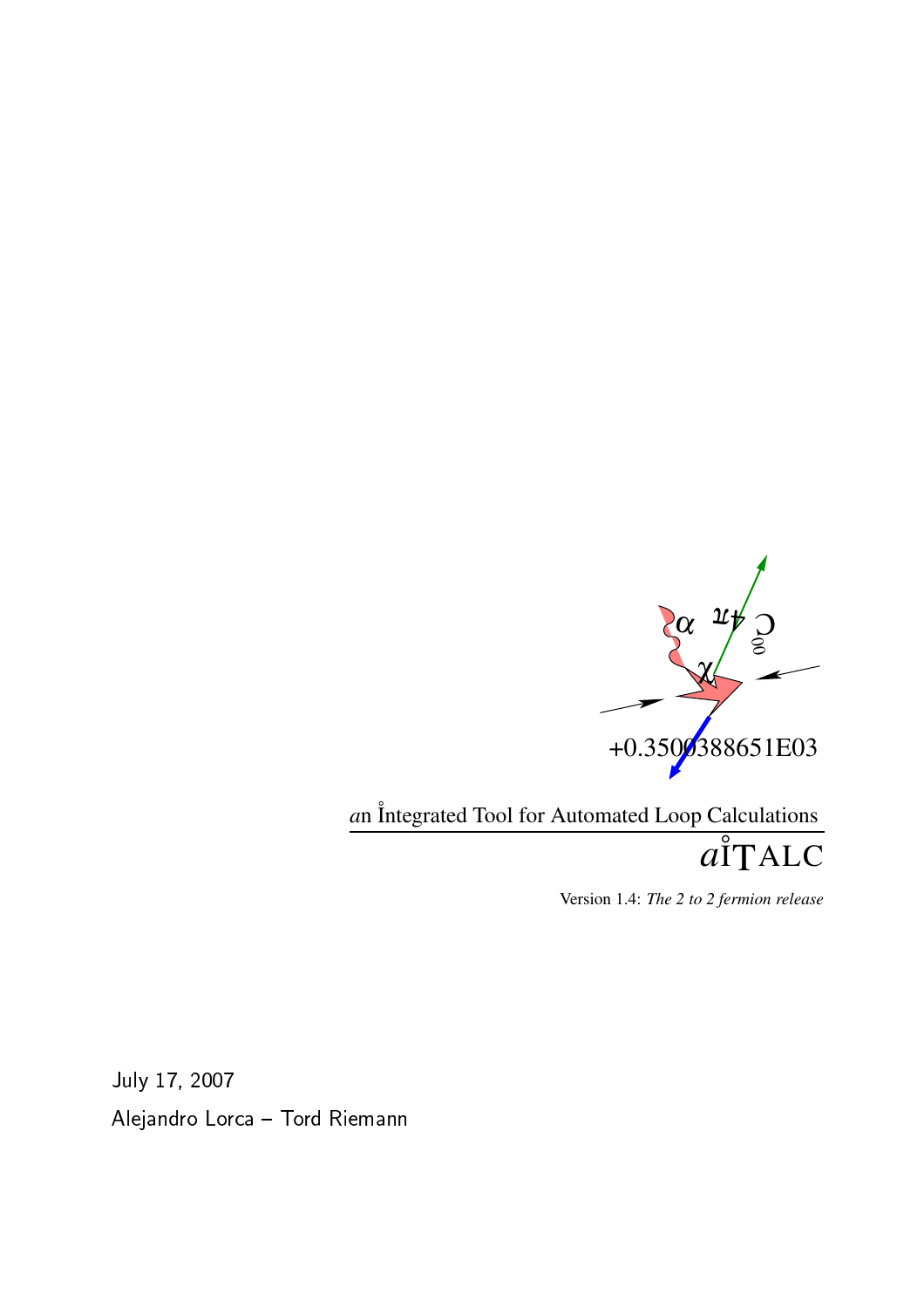Copyright © 2004 Alejandro Lorca – Tord Riemann

Permission is granted to copy, distribute and/or modify this document under the terms of the GNU Free Documentation License, Version 1.2 or any later version published by the Free Software Foundation; with no Invariant Sections, no Front-Cover Texts, and no Back-Cover Texts. A copy of the license is included in the section entitled "GNU Free Documentation License".

Cover art by Alejandro Lorca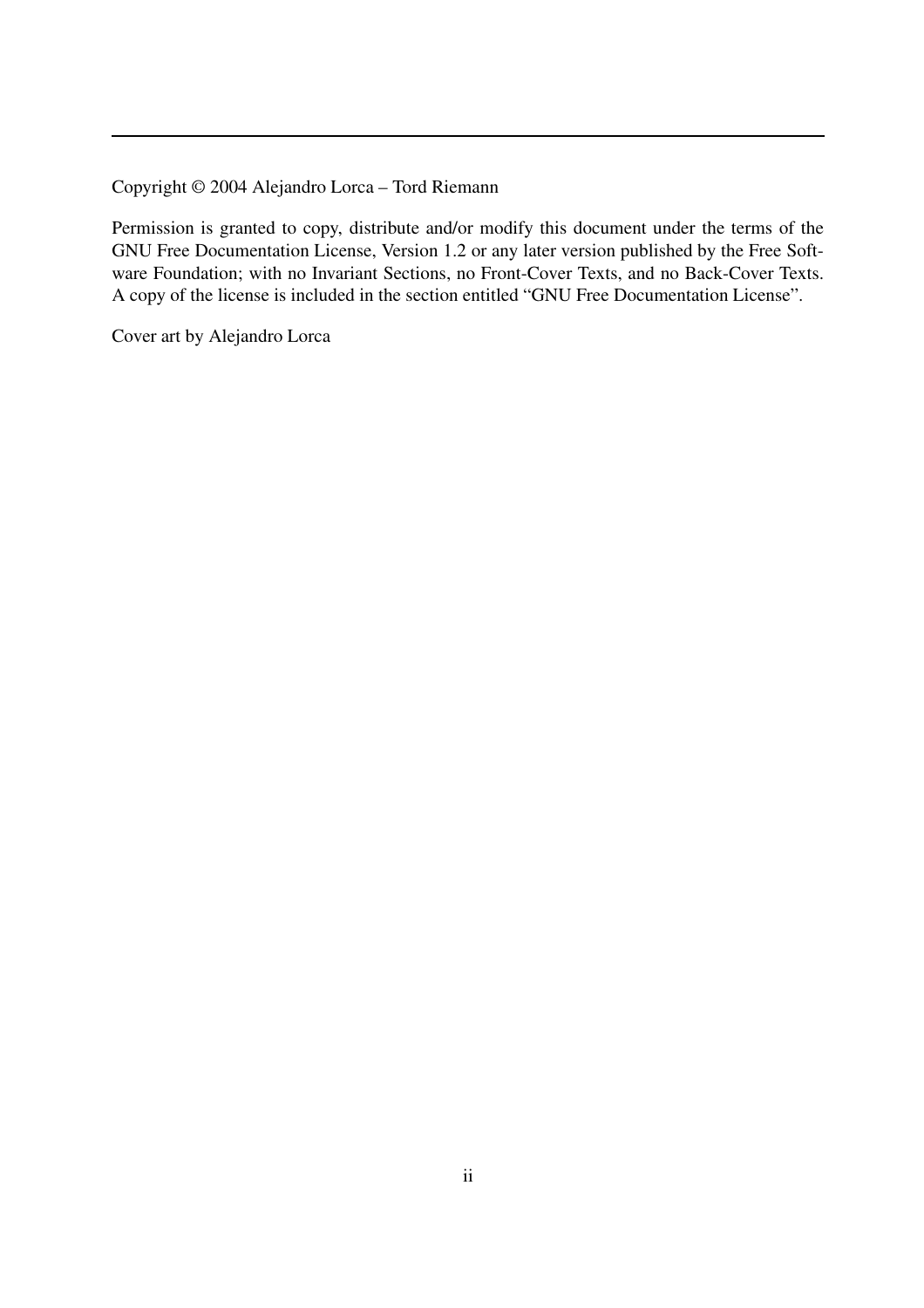## **Nature of the problem**

*a*˚ITALC is designed as a tool to perform automated perturbative calculations of cross sections in high energy physics.

The main goal is to create numerical programs directly from Feynman rules. It is actually developed for few known models like the electroweak standard model and QED, and the limit of application is, for the moment, the  $2 \rightarrow 2$  particles reactions involving only external fermions.

The user will be expected to cook his or her own process within a set of basic and/or advanced ingredients. As a reward to such effort comes the output of  $a\hat{T}$ ALC: Fast and reliable FORTRAN code with differential and integrated cross sections, analytical expressions for the transition amplitude and nice drawings of the individual Feynman graphs. It was never so easy to get all of it at once!

The tool was intended to integrate only free-of-charge packages existing on the market. As the calculation proceeds, in a modular fashion, we will profit from the DIANA package [TF00] (based itself on the QGRAF [Nog] code) for the generation and analysis of Feynman graphs, the FORM [Ver] language when dealing analytically with the large expressions in the amplitudes and, finally, the LOOPTOOLS [HPV99] library (also integrating the FF package [vO91]) for the numerical calculation of the loop integrals.

Last but not least, this tool owns its birth to the evolution of the static FORTRAN code TOPFIT [FLRW03], intended for the calculation of top-pair production. Some of the features then available such as the hard-photon bremsstrahlung or separate weak-QED contributions were discarded in pro of a full automation, higher technical precision and flexibility for many other processes.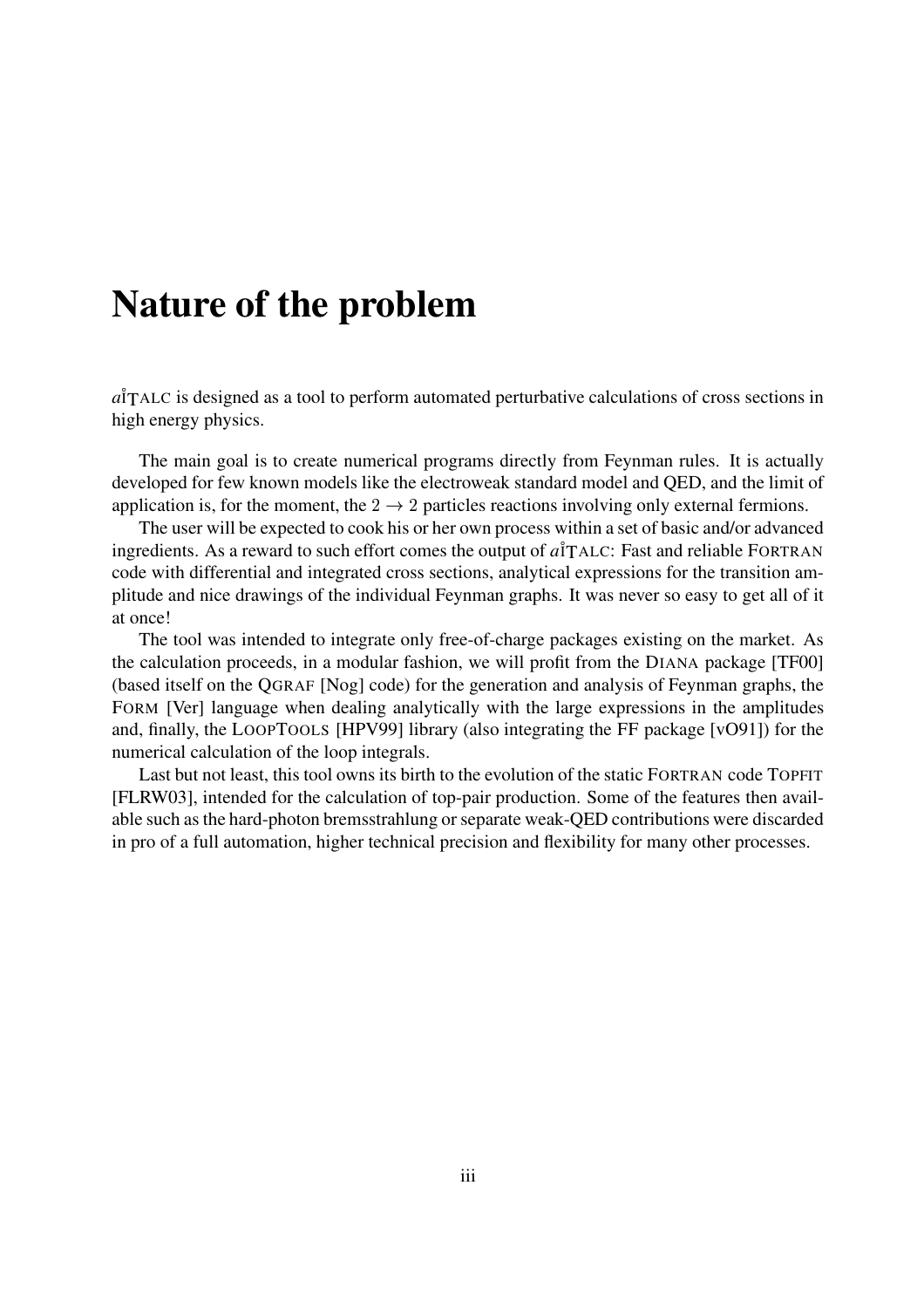# **Contents**

| $\mathbf{1}$   |     | <b>Installation</b>                                                                             | 1                       |
|----------------|-----|-------------------------------------------------------------------------------------------------|-------------------------|
|                | 1.1 |                                                                                                 | $\mathbf{1}$            |
|                | 1.2 |                                                                                                 | $\overline{2}$          |
|                | 1.3 |                                                                                                 | $\overline{2}$          |
|                | 1.4 | Where are the paths? Configuration $\ldots \ldots \ldots \ldots \ldots \ldots \ldots \ldots$    | $\overline{2}$          |
|                | 1.5 | Compiling the modules $\dots \dots \dots \dots \dots \dots \dots \dots \dots \dots \dots \dots$ | 3                       |
|                | 1.6 |                                                                                                 | 3                       |
| $\overline{2}$ |     | How to work with alTALC?                                                                        | $\overline{\mathbf{4}}$ |
|                | 2.1 | A preliminary example at tree level: $\mu$ -pair production                                     | $\overline{4}$          |
|                | 2.2 |                                                                                                 | 6                       |
|                | 2.3 |                                                                                                 | $\overline{7}$          |
|                |     | 2.3.1                                                                                           | $\tau$                  |
|                |     | 2.3.2                                                                                           | 8                       |
|                |     | 2.3.3                                                                                           | 9                       |
|                | 2.4 |                                                                                                 | 11                      |
|                |     | 2.4.1                                                                                           | 11                      |
|                | 2.5 |                                                                                                 | 12                      |
|                |     | 2.5.1                                                                                           | 12                      |
|                |     | 2.5.2                                                                                           | 13                      |
|                | 2.6 |                                                                                                 | 13                      |
| 3              |     | Hot potatoes in the scope                                                                       | 16                      |
|                |     | <b>Acknowledgements</b>                                                                         | 18                      |
|                |     | A References for the package DIANA                                                              | 19                      |
| B              |     | <b>Implemented models</b>                                                                       | 20                      |
| C.             |     | List of FORM procedures in KITFORM3                                                             | 22                      |
|                |     | D Settings for main. f                                                                          | 25                      |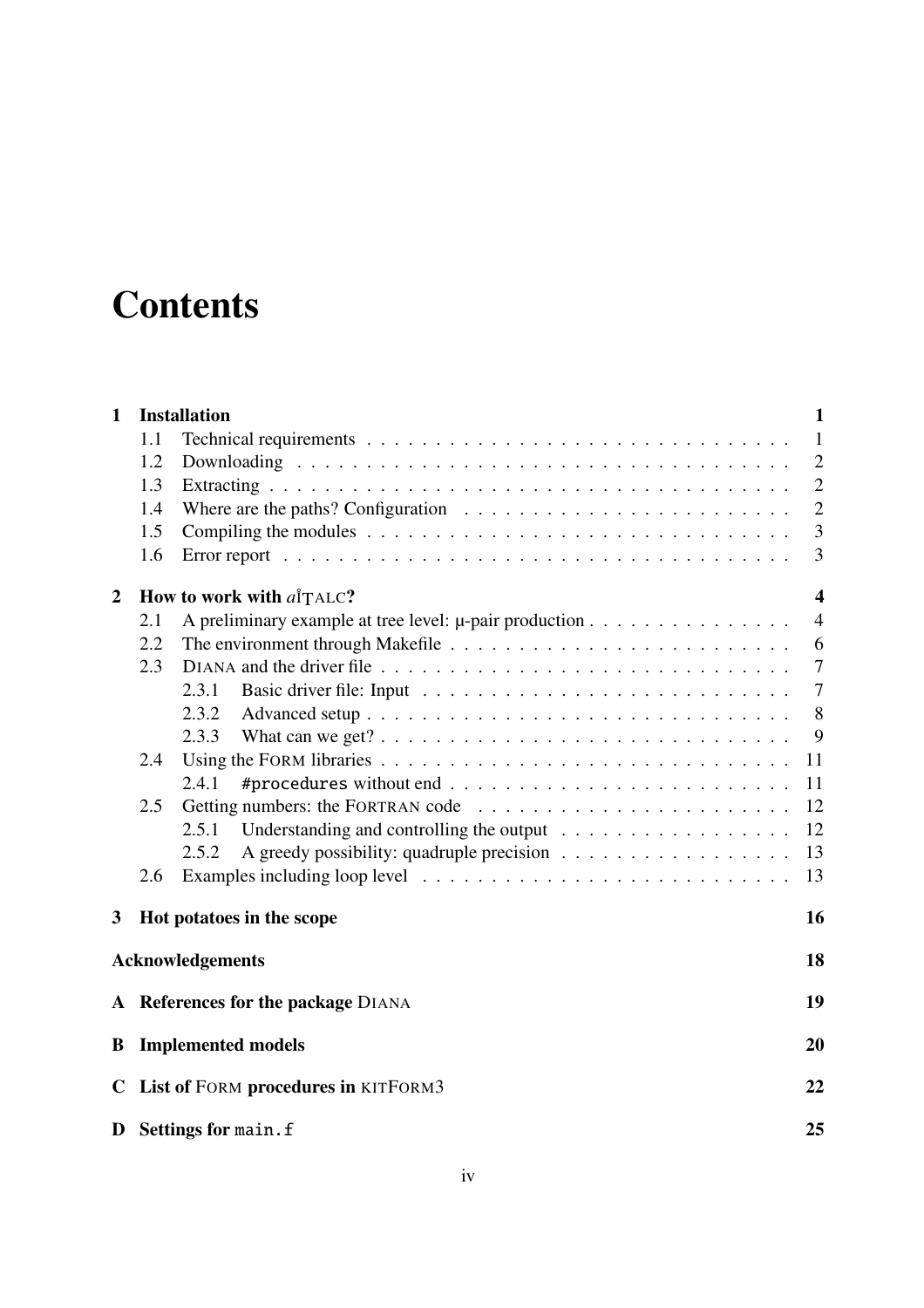| ${\bf E}$ |                | Log of changes to previous version                                                                           | 27  |
|-----------|----------------|--------------------------------------------------------------------------------------------------------------|-----|
|           |                |                                                                                                              |     |
|           |                | E.1.1 Changes in 1.3.1 $\dots \dots \dots \dots \dots \dots \dots \dots \dots \dots \dots \dots \dots \dots$ | -27 |
|           | E.2            | Changes in 1.3 $\dots \dots \dots \dots \dots \dots \dots \dots \dots \dots \dots \dots \dots \dots \dots$   | 27  |
|           | E.3            | Changes in 1.2 $\ldots \ldots \ldots \ldots \ldots \ldots \ldots \ldots \ldots \ldots \ldots \ldots \ldots$  | 28  |
|           | E.4            | Changes in $1.1 \ldots \ldots \ldots \ldots \ldots \ldots \ldots \ldots \ldots \ldots \ldots \ldots$         | 28  |
| F         |                | <b>GNU Free Documentation License</b>                                                                        | 29  |
|           | E <sub>1</sub> |                                                                                                              | 29  |
|           | E2             |                                                                                                              | 30  |
|           | E.3            |                                                                                                              | 30  |
|           | E <sub>4</sub> |                                                                                                              | 31  |
|           | F <sub>5</sub> |                                                                                                              | 32  |
|           | F.6            |                                                                                                              | 32  |
|           | E7             | AGGREGATION WITH INDEPENDENT WORKS                                                                           | 32  |
|           | F.8            | <b>TRANSLATION</b>                                                                                           | 33  |
|           | E9             |                                                                                                              | 33  |
|           | F10            |                                                                                                              | 33  |
|           |                | ADDENDUM: How to use this License for your documents                                                         | 33  |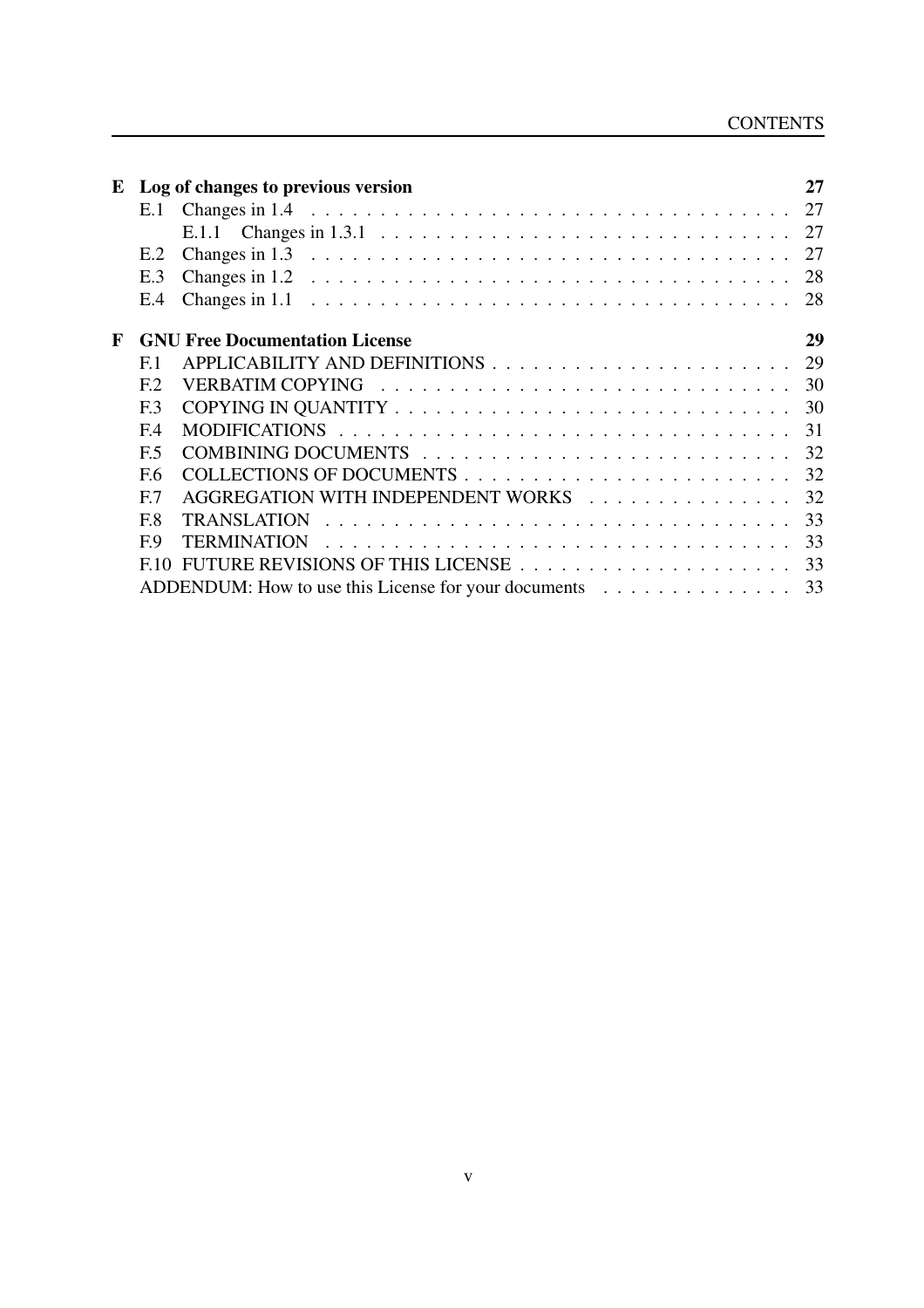# **Chapter 1**

## **Installation**

2436587:9;5=<>7@?A9>B85DCFEGEHCI5J?HKL9MKN3OBQP>?H7R9I5J? <sup>S</sup>P;BDKN365UTC:VW7YXRVZK\[^]>P\_58B`?HB(C9a? bL<I5=c,C:VZ7Nde`<a? B4P:<RCfXI587:V-Tg?AEGE<>7:EGXMh\_KL] 58Ki[^Vj?kfkfE 7lB]>P:<&?A9a? 5J?mCfE-[L?noP:]fE 5J? 7BpCf9>[q<>KLXa7r3]fEE hiVj]f9shKL]fV4PK\[f7adutOE 7vC>BQ7wXRCrhwCI5587:9I5J? KL9x58Ky9>7zR5 sections, be a bit patient and cross fingers!

### **1.1 Technical requirements**

We present a list of the necessary conditions to install and run *a*<sup>†</sup>TALC on your computer.

#### **System compulsory requirements:**

- **–** A computer under LINUX <sup>1</sup> operating system with standard<sup>2</sup>
	- \* GNU MAKE utility
	- \* C compiler
	- \* FORTRAN77 compiler (with preprocessing ability)

#### **Suggested optional features:**

- $-$  CPU speed  $>$  333 MHz
- $-$  RAM Memory  $> 128$  MB
- **–** At least from 1.5 to 10 MB<sup>3</sup> free space on disk for installation
- ☛ Further limitations given by the individual modules

<sup>&</sup>lt;sup>1</sup>Installation on other UNIX systems might be possible if you already have some modules ready. The package has been succesfully build in SOLARIS for testing purposes.

<sup>&</sup>lt;sup>2</sup>Tip: If lacking, free packages can be obtained from http://www.gnu.org under the names make and gcc.

<sup>&</sup>lt;sup>3</sup>The fewer modules you have already installed the larger the size for including them. Another extra 30 MB will be needed if you build the three examples proposed.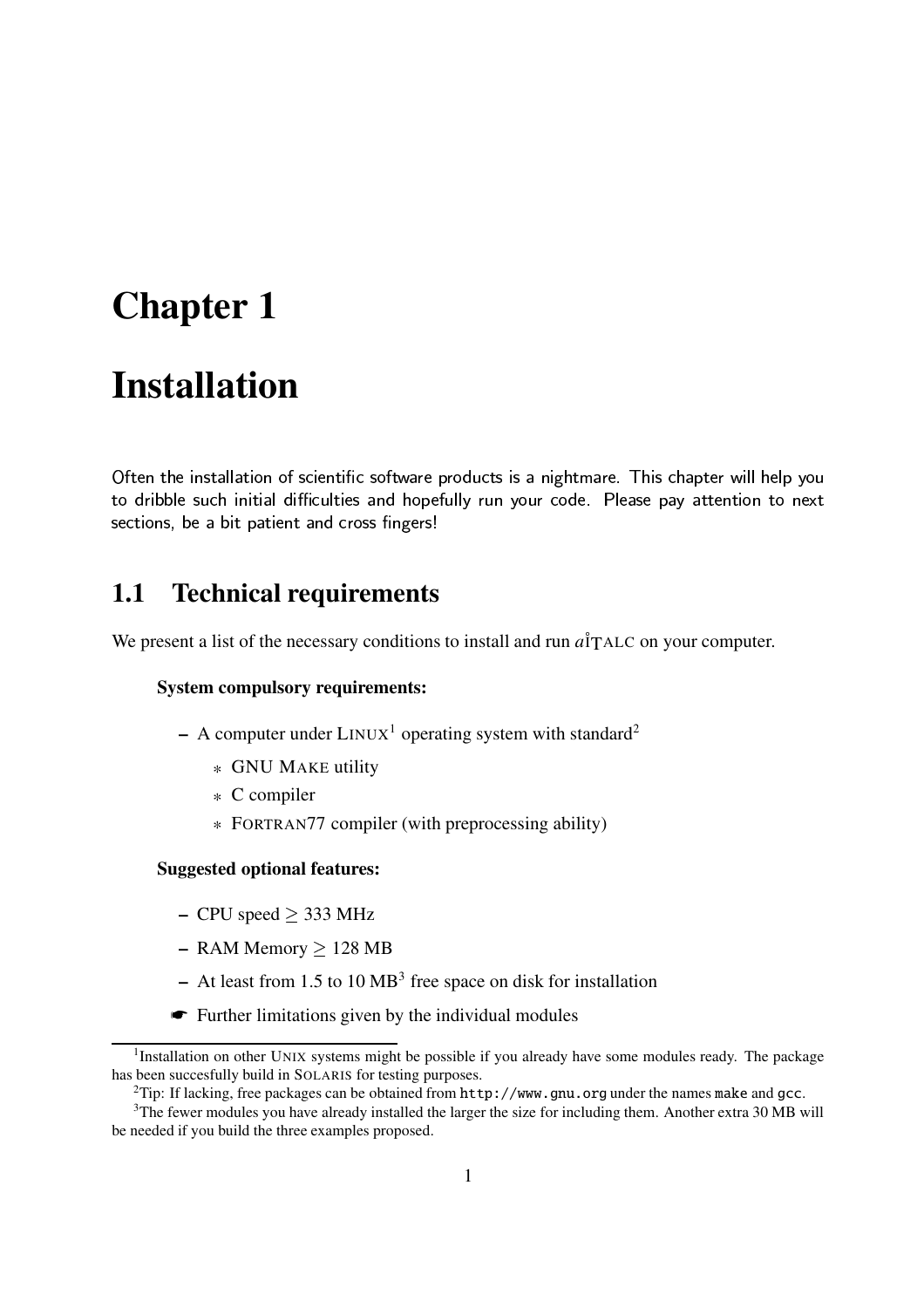#### **1.2 Downloading**

Most of the times, one finds this step as a circular reference: the information about where to download a code appears only in the tutorial attached to the code. Once the reader has broken this closed circuit we acknowledge the official site.

```
http://www-zeuthen.desy.de/theory/aitalc 2008 Official site of a<sup>†</sup>TALC
```
#### **1.3 Extracting**

The file aitalc-1.4.tar.gz is a compressed group of files. Wherever the installer decided to save it<sup>4</sup>, the next two commands

gunzip aitalc-1.4.tar.gz tar -xvf aitalc-1.4.tar

Uncompress and unpack  $a\hat{i}$ TALC at your computer

will create a new system directory called  $aitalc-1.4$ . From now on we will refer to it as the direcory \$AITALCHOME in which all the necessary files will be placed.

### **1.4 Where are the paths? Configuration**

In order to share the information between the different modules of the package, the installation routine should know where to look for the libraries or execute binaries. A full installation of  $a\overset{\circ}{T}$ ALC creates the default structure given in Tab. 1.1. Of course, if some of the components are already installed, it will be preferrable to find such valuable parts instead of performing a duplicate installation. Run the next command with such an intention.

```
cd \{ATTALCHOME:= 'pwd' / aitalc-1.4\}WGET=Y ./configure
```
Search, establish the path for and download each module

If you know the modules are already there but were not found, alternatively to download them, you can choose the proper path by setting the variables F77=, FORM= and DIANA= according to the installion on your machine.

<sup>&</sup>lt;sup>4</sup>Make sure you have write permission in that directory!!!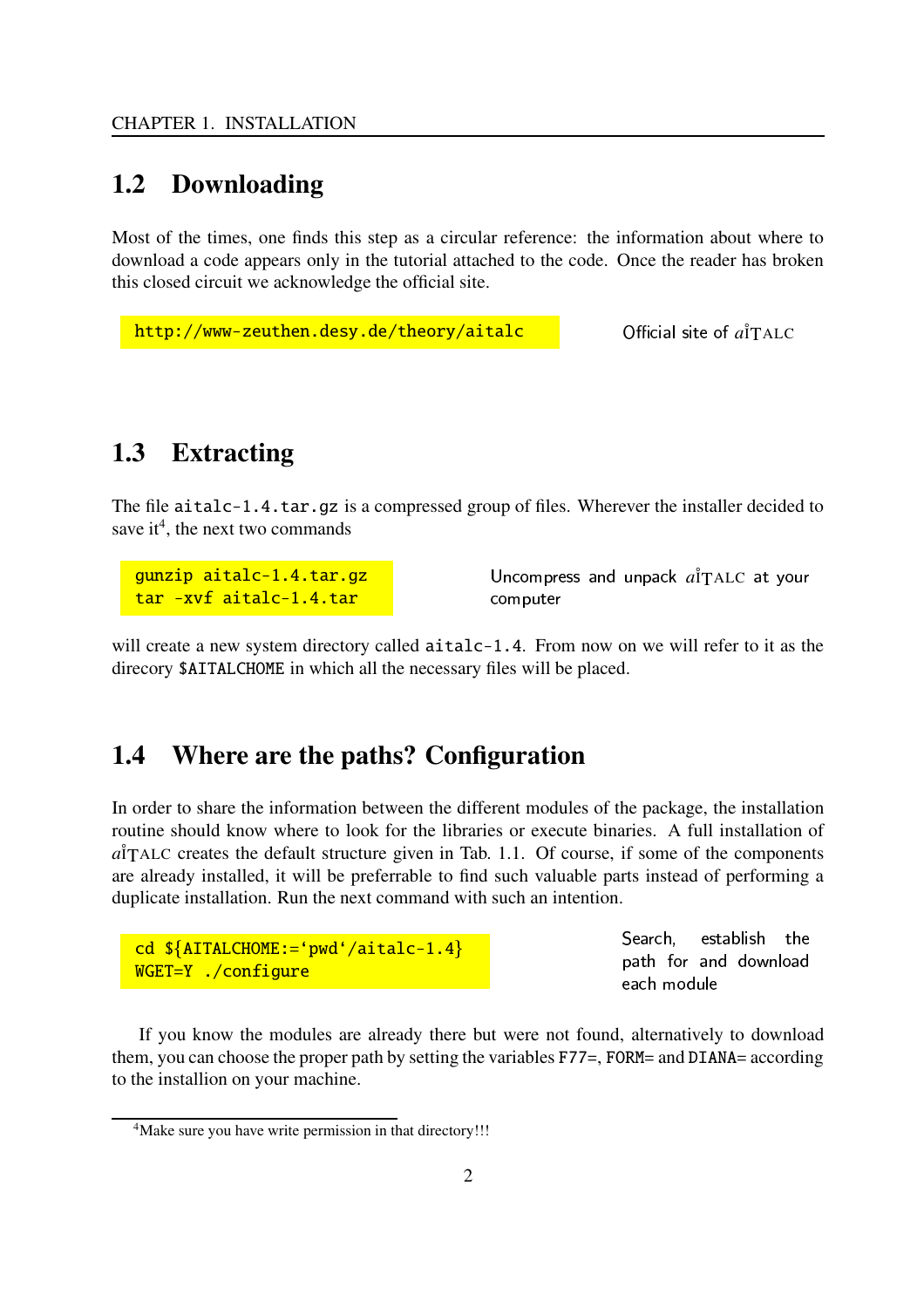### **1.5 Compiling the modules**

It should be straightforward, just type

make K cMXa?E 7Bg7r>7:VWhI5=<a?9>bl9>77[f7\_[

and the tool will be available. Let's do then interesting physics.

| <b>Module</b>  | $\rightarrow$ Directory                                     |
|----------------|-------------------------------------------------------------|
| <b>DIANA</b>   | $\rightarrow$ \$AITALCHOME/diana/diana-2.37/                |
| <b>QGRAF</b>   | $\rightarrow$ \$AITALCHOME/diana/diana-2.37/qgraf/          |
| <b>TEDI</b>    | $\rightarrow$ \$AITALCHOME/diana/diana-2.37/bin/            |
| <b>FORM</b>    | $\rightarrow$ \$AITALCHOME/form/bin/                        |
| KITFORM3       | $\rightarrow$ \$AITALCHOME/form/kitFORM3/                   |
| <b>FORTRAN</b> | $\rightarrow$ \$AITALCHOME/fortran/                         |
|                | $Loop Tools \rightarrow $AITALCHOME/fortran/LoopTools-2.2/$ |

Table 1.1: Default path location for the different software components after a full installation.  $\,$ 

### **1.6 Error report**

If you feel desperate because something went wrong, probably you will never want to hear about  $a\overset{\circ}{T}$ ALC again. Give it a chance and do not hesitate to contact the authors immediately, reporting the installation or other kind of bug. Maybe the problem can be easily solved and anyone benefit from an appropriate patching in the package.

```
mailto:alejandro.lorca@physik.uni-freiburg.de
mailto:tord.riemann@desy.de
```
Bug!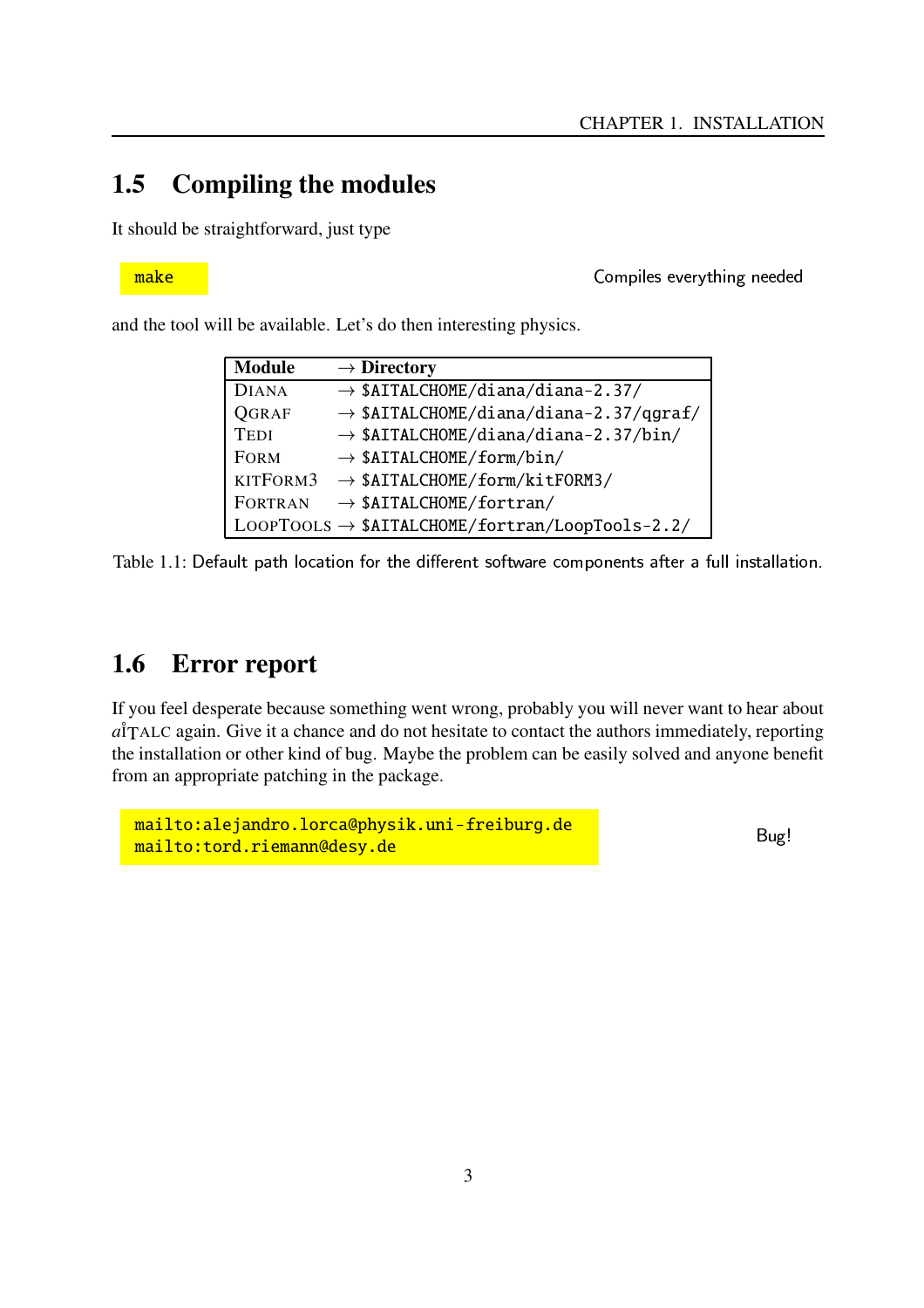## **Chapter 2**

# **How to work with**  $a^{\dagger}$ TALC?

Are we ready to run  $a\rq{}_{\rm TALC}$ ? As being mandatory in any prestigious code, we have a 'He $11$ o world' testing example; it will be a basic tree level process. Furthermore the description of 7vC>P:<oKN35=<>7pc,K\[^]fE 7\_B,?HBgPK 9I5DCf?9>7[?9@5=<a?HBgPR<RCFXI587RVCf9>[XRVZKNa? [f7B(5=<>7p]>BQ7RVOTg? 5=<oBr]InP>?H7R9I5cCI587:V?mCfE to customize her or his own calculations.

#### **2.1 A preliminary example at tree level: µ-pair production**

Let's satisfy the impatient user and see what this weapon is able to do in unexperienced hands.

The directory examples/ contains three prepared processes you can play with, one of them is inside muon production/.

☞ From now on we assume you have write access on examples/muon production/. If your system administrator installed *a*<sup>†</sup>TALC</sup> for you, probably you won't be able to write in \$AITALCHOME. In this case copy the directory examples/ into a suitable location for running.

```
cd examples/muon_production
make
cd tree
gv muon production.ps &
```
Go inside the examples and type in succes-B? >7:E h;5=<>7PK cMc,CF9>[fB 58K¡V]f9;5=<>7oX:VWK P\_7BDB4KN3 ¢ JXRCa?AV#X:VWK [^]>Pr5J?HKL9CF9>[1TCI58P:<5=<>7g[L?HCRbLVZCFc|B

The compilation and execution will take a while, depending on your system from few seconds up to one minute or so, please be patient. When no error messages popped out, then your are viewing the Fig. 2.1. It is a graphical representation of the Feynman diagrams that add up into the scattering amplitude for the selected process. In them, the time coordinate is the horizontal axis that, as usual, is not shown. Incoming particles appear at the left of the diagram. Note that both fields  $e^-$  and  $e^+$  are represented by the same symbol  $e$ . In order to identify the particle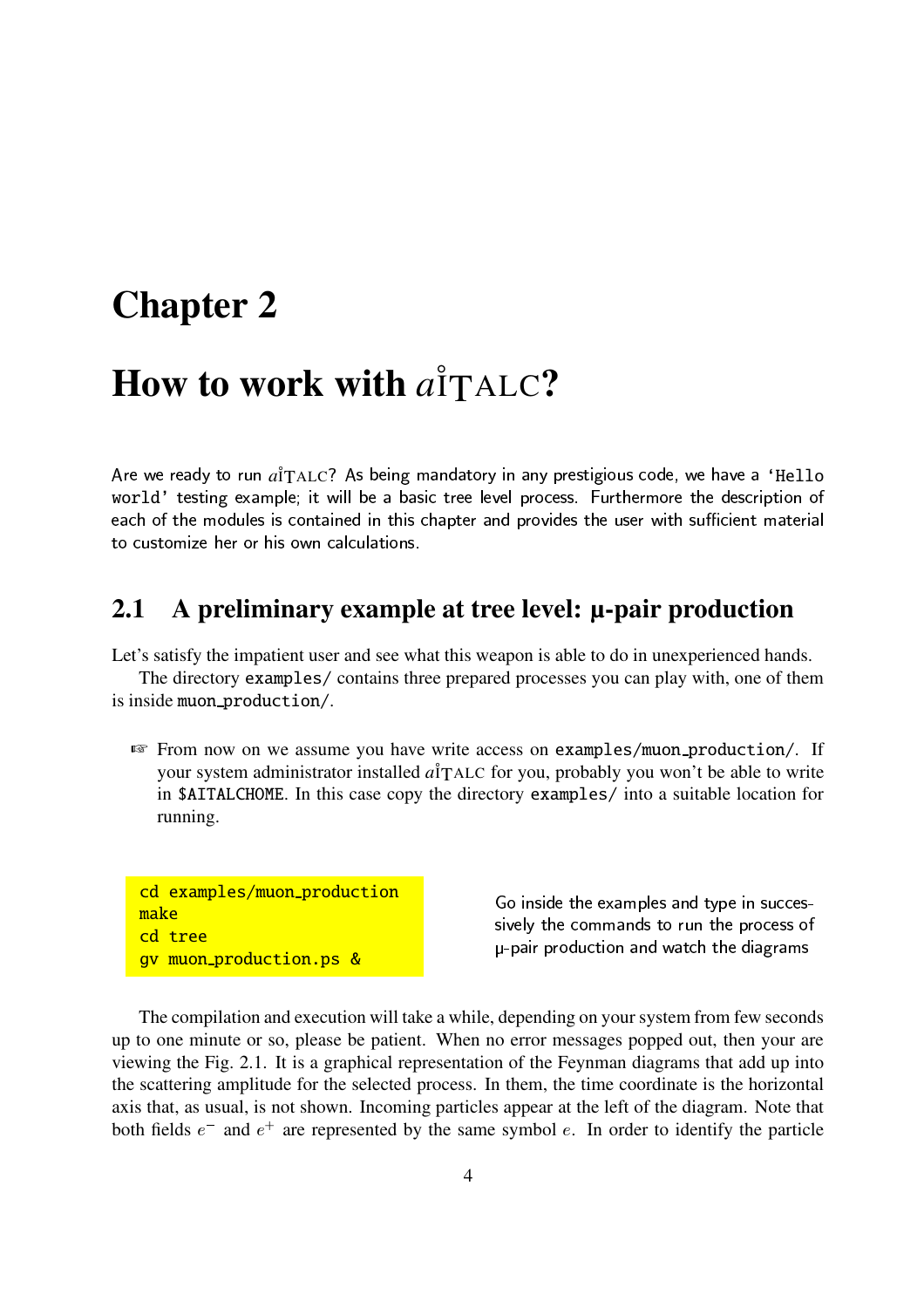

Figure 2.1: Diagrams appearing according to the EWSM model for  $e^-e^+ \to \mu^-\mu^+$  at tree—level.

(antiparticle) you have to check whether the fermion arrow points forward (backward) along the time direction; the same applies to all fermions.

If your wish is not so graphical, but instead the numerical achievement of the calculation, consider the following:

| <mark>cd /fortran</mark>  | Enter in this directory to check the numer- |
|---------------------------|---------------------------------------------|
| <u>./main.out</u>         | ics of the process                          |
| <mark>cat main.log</mark> |                                             |

and immediately your screen will be filled with the content of Table 2.1, that you should interpret as the following: I got in the tree–level approximation for the process  $e^-e^+ \rightarrow \mu^- \mu^+$  the following set of differential cross sections<sup>1</sup> (in pb), at different scattering angles for a beam energy of 500 GeV, and maximum soft photon energy of 50 GeV.

If after such a show you are still interested, read the rest of this chapter which describe extensively the more powerful usage of  $a\hat{\mathsf{T}}$ ALC, part by part.

|  |  | # aITALC Version 1.0 (29.10.2004) by A.Lorca -- T.Riemann |                                                                                             |  |
|--|--|-----------------------------------------------------------|---------------------------------------------------------------------------------------------|--|
|  |  |                                                           | #sqrtsman cost dcs(Born) dcs(loop) dcs(soft) dcs(B+1+s) dcs(loop^2)                         |  |
|  |  |                                                           | $0.5000000E + 3$ -.9000000 0.9458936E-1 0.0000000E+0 0.0000000E+0 0.9458936E-1 0.0000000E+0 |  |
|  |  |                                                           | 0.5000000E+3 -.5000000 0.8929449E-1 0.0000000E+0 0.0000000E+0 0.8929449E-1 0.0000000E+0     |  |
|  |  |                                                           | $0.5000000E+3$ 0.0000000 0.1503198E+0 0.0000000E+0 0.0000000E+0 0.1503198E+0 0.0000000E+0   |  |
|  |  |                                                           | 0.5000000E+3 0.50000000 0.2865049E+0 0.0000000E+0 0.0000000E+0 0.2865049E+0 0.000000E+0     |  |
|  |  |                                                           | 0.5000000E+3 0.9000000 0.4495681E+0 0.0000000E+0 0.0000000E+0 0.4495681E+0 0.000000E+0      |  |
|  |  |                                                           |                                                                                             |  |

#Energy given in GeV, Cross sections in pb, setfracomega= 0.1000000

Table 2.1: File main.log, produced by the run of main.out.  $\blacksquare$ 

<sup>&</sup>lt;sup>1</sup>By default they are given by the value of  $\cos \theta$ . The scattering angle  $\theta$  refers to the angle between the 1st incoming and the 1st outgoing particle in a  $2 \rightarrow 2$  fermion process.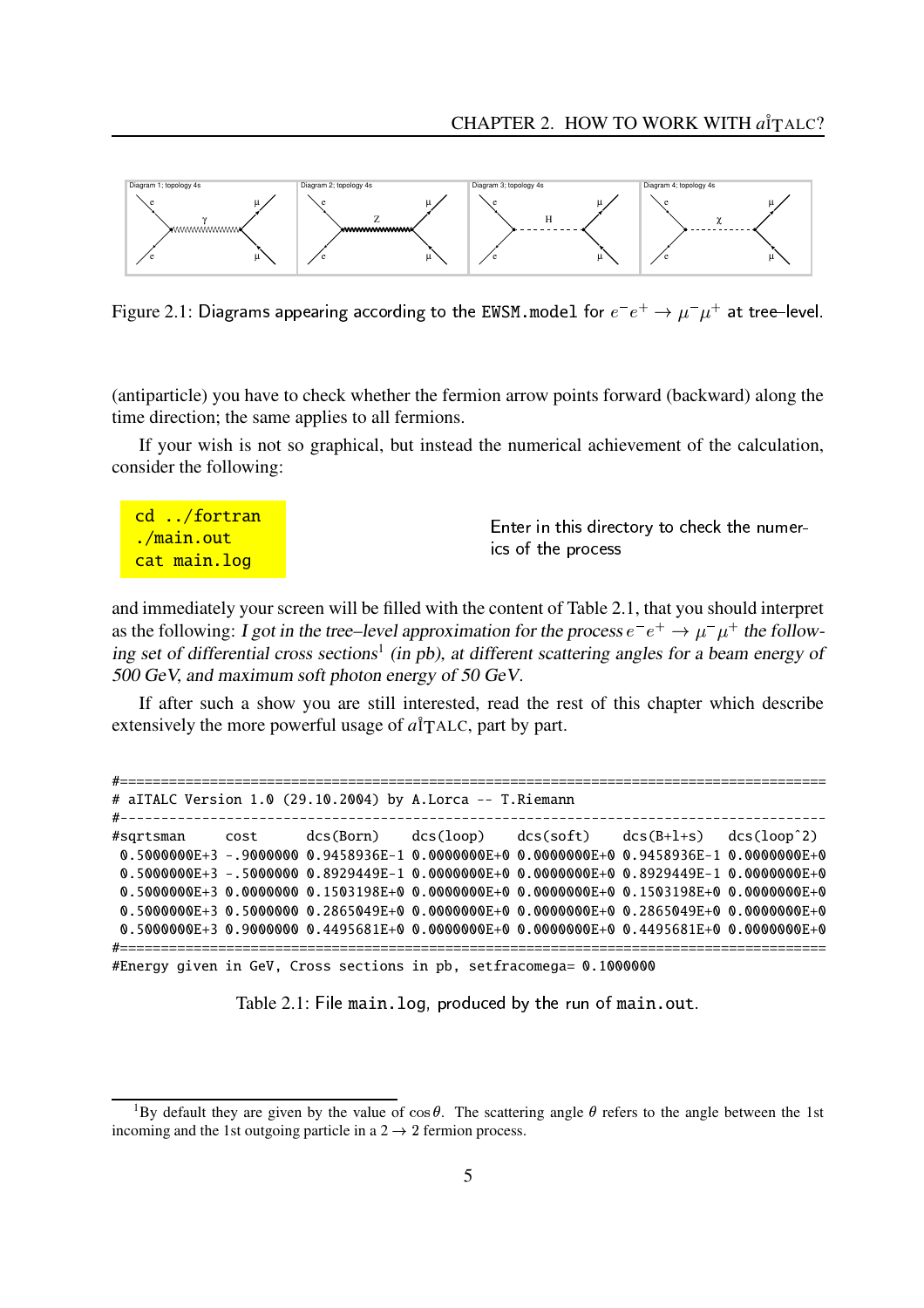### **2.2 The environment through Makefile**

Automatization requires effective inter–communication and a smart way to organize the tasks. We found that this second concept was by far much easier to implement under a Makefile environment than, let's say, programming everything from the scratch in C++.

The Makefile environment handles with

- Simplification of user interface
- Building the sections tree, loop and fortran
- Running the driver process file
- Writing the intermediate information  $DIANA \rightarrow FORM \rightarrow FORTRAN$  in a row
- Compiling the numerical program leading to the final results

in a modular fashion. The execution takes place sequentially following the control flow structure depicted in Fig. 2.2



Figure 2.2: Logical flow chart structure for  $\hat{a_{\rm I}}$ TALC.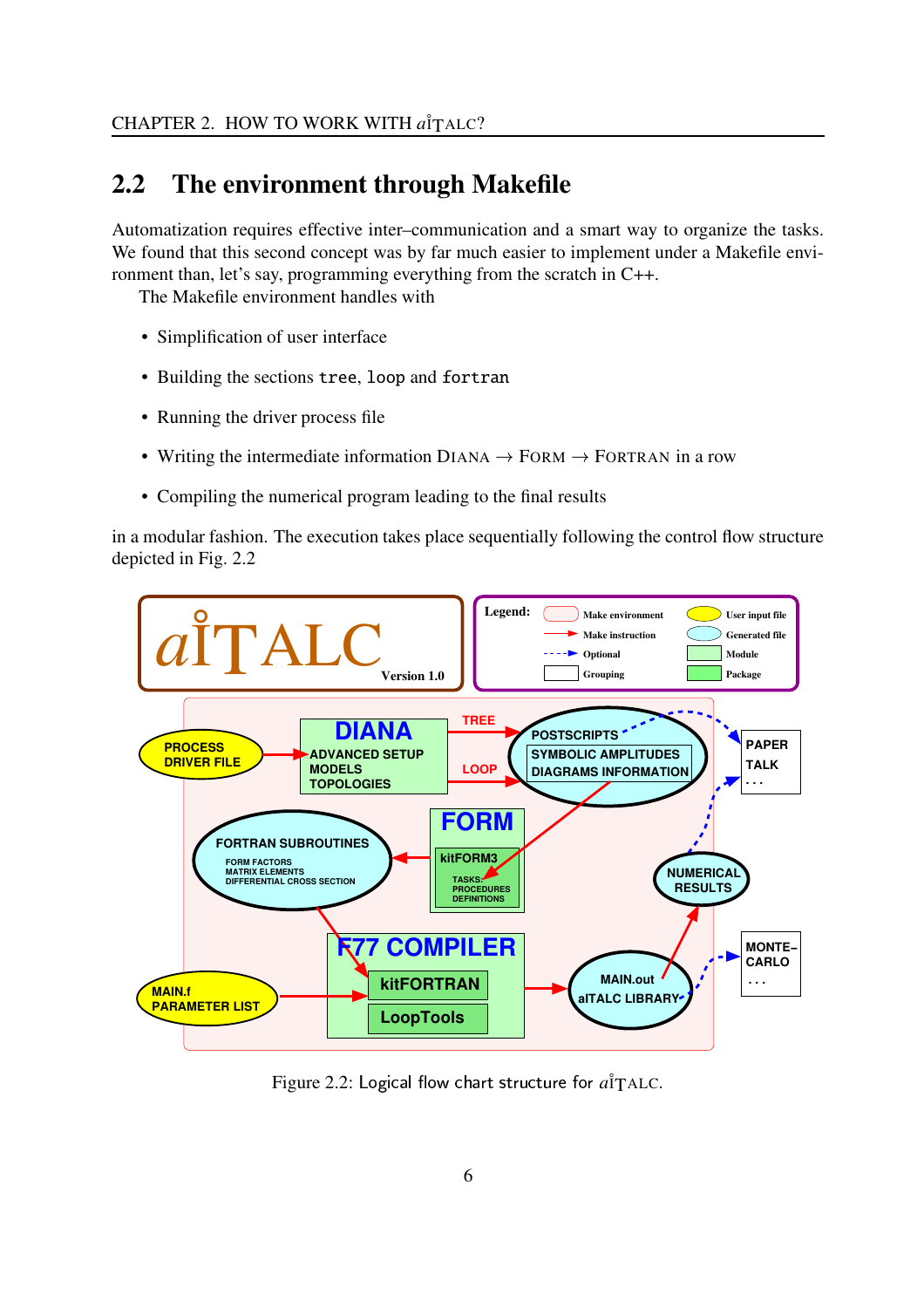#### **2.3** DIANA **and the driver file**

Let us introduce some basic concepts about DIANA. If we are thinking of some process, a very intuitive approach is to draw some Feynman diagrams to get a feeling and support the calculation which comes later.

Such a task is very likely to be implemented with the help of computers since it is basically a combinatorial problem. Once we define a model, the external particles, and the level of loops, the problem can be solved. Indeed, DIANA will do it for us.

#### **2.3.1 Basic driver file: Input**

The driver file (e.g. process.ini) serves as basic input. It contains primarily:

- incoming and outgoing particles,
- physical model,
- process control flags and options.

These items are crucial for the determination of the DIANA "create" file, in which the Makefile also determines the number of loops. Then DIANA is able to offer some of the information to QGRAF and create the possible diagrams appearing at each level. Additionally extra information about the global process and for each individual graph is attached into the output file at each level e.g. tree/\$processname.in.

**•** Be careful with the momenta definitions. They all should be assigned to be incoming and clockwise indexed (e.g. p1 addressed to be the first incoming particle, -p2 to be the first outgoing one and so on). Follow the convention used in the examples, otherwise the results are not guaranteed to be correct.

We suggest the user to have a look to an example driver file, for instance the process.ini from the muon production as shown in Fig. 2.3.

As you probably realized, the comment character is \* and the \*\* MODIFY HERE! \*\* sentences indicate where some modifications are accepted. At this basic level the modifications concern: processname, model name, incoming and outgoing particles and QGRAF options. Regarding the flags for the initial settings, the topology editor (TEDI) can be launched at running time by uncommenting the line: \*SET \_TOPOLOGYEDITORNAME="tedi". TEDI is designed to allow the user ultimate flexibility on topology naming, shaping and even defining momenta. It requires the X window server in your system, but it's quite intuitive to manage as one may imagine by looking to the Fig. 2.4.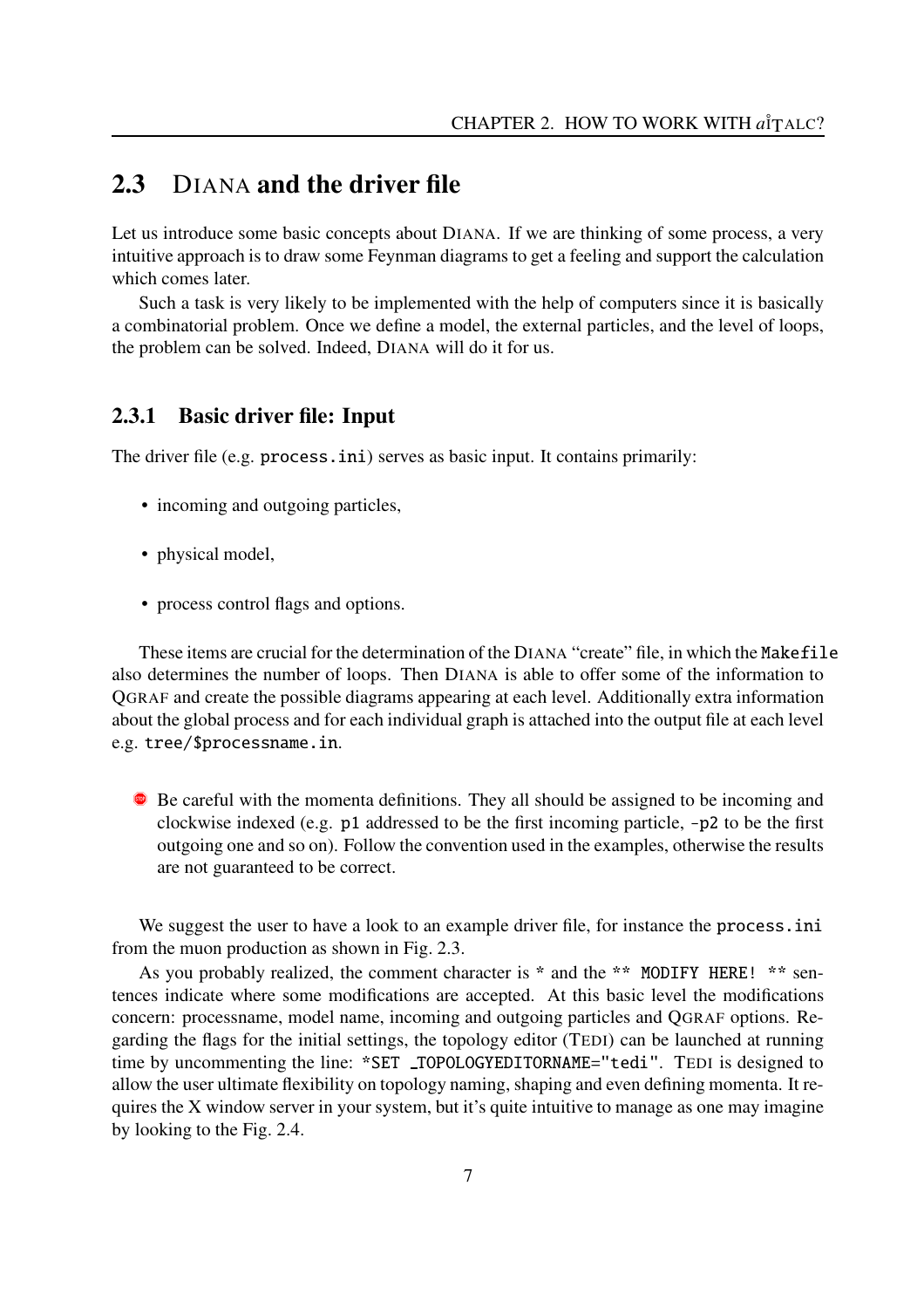

Figure 2.3: Snapshot for process.ini driver file.

#### **2.3.2 Advanced setup**

But what about if we want to exclude some couplings or modify the aspect of the diagrams?

After the installation of  $\vec{a}$ <sup>†</sup>TALC it is also possible to use  $DIANA^2$  as an independent package (see App. A). For our present purpose, we will show shortly the tested modifications that can be performed at this level.

If you have already been running the example, inside of the tree directory (also the loop directory in other examples) you can select some files to be considered instead of the default coming from the following directory: \$AITALCHOME/diana/prg. This is automatically done by placing those files on the examples/muon production/ directory.

We do not suggest to copy and modify any other file inside prg since they are mostly functions using advanced DIANA declarations, so just consider to play with the following:

• particleaspect.prg: Defines how every propagator and particle label looks like in the .ps and .eps files. Syntax is not described (just a couple of comments), but intuitive. The field label CT is assigned to counterterms.

<sup>2</sup>This extends also to FORM and LOOPTOOLS.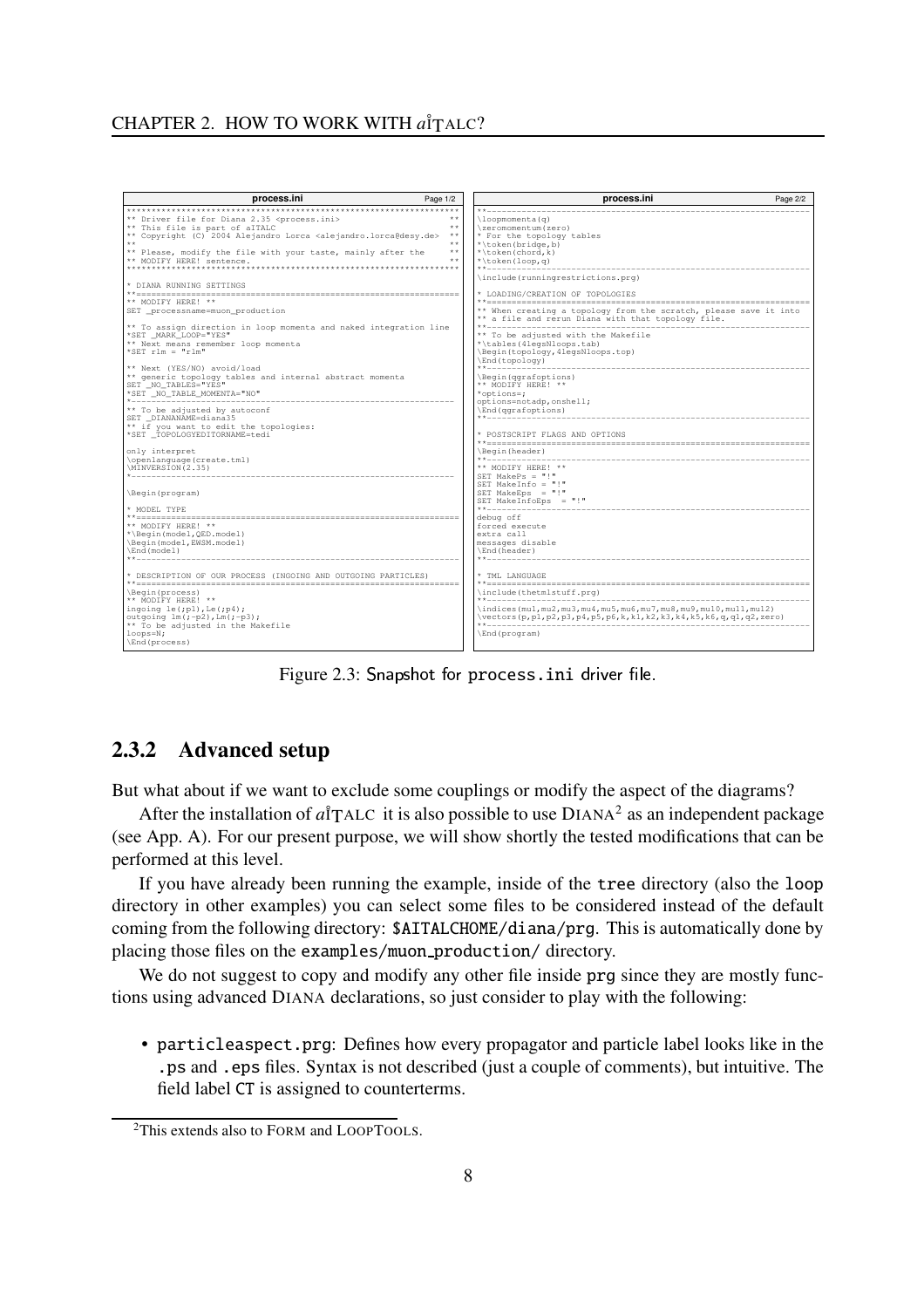

Figure 2.4: Snapshot for the momenta tab in TEDI

• runningrestrictions.prg: Exclude some couplings or fields here. As before uncomment or replace as desired.

• Warning: As soon as you may discard some fields or couplings, be aware that the renormalization of parameters and fields is FIXED and complete within each model and does not know about your intentions, so perform always a consistency check of your results!

#### **2.3.3 What can we get?**

Let's have a look inside a level directory (e.g. tree or loop): The organizer file is called Makefile. It has the instructions to create, organize and fill the different directories by given commands under the MAKE environment. This means you have to do nothing but wait while monitoring the abundant screen messages. Depending on the process, modifications, hardware and compiler the time for each module varies from seconds till several minutes<sup>3</sup>. You can keep trace about how much it took by looking the time stamps in the Makefile.log file at Fig. 2.5.

 $3$ If large files are to be compiled, occasionally your system might overload. Doubt about everything taking longer than half an hour.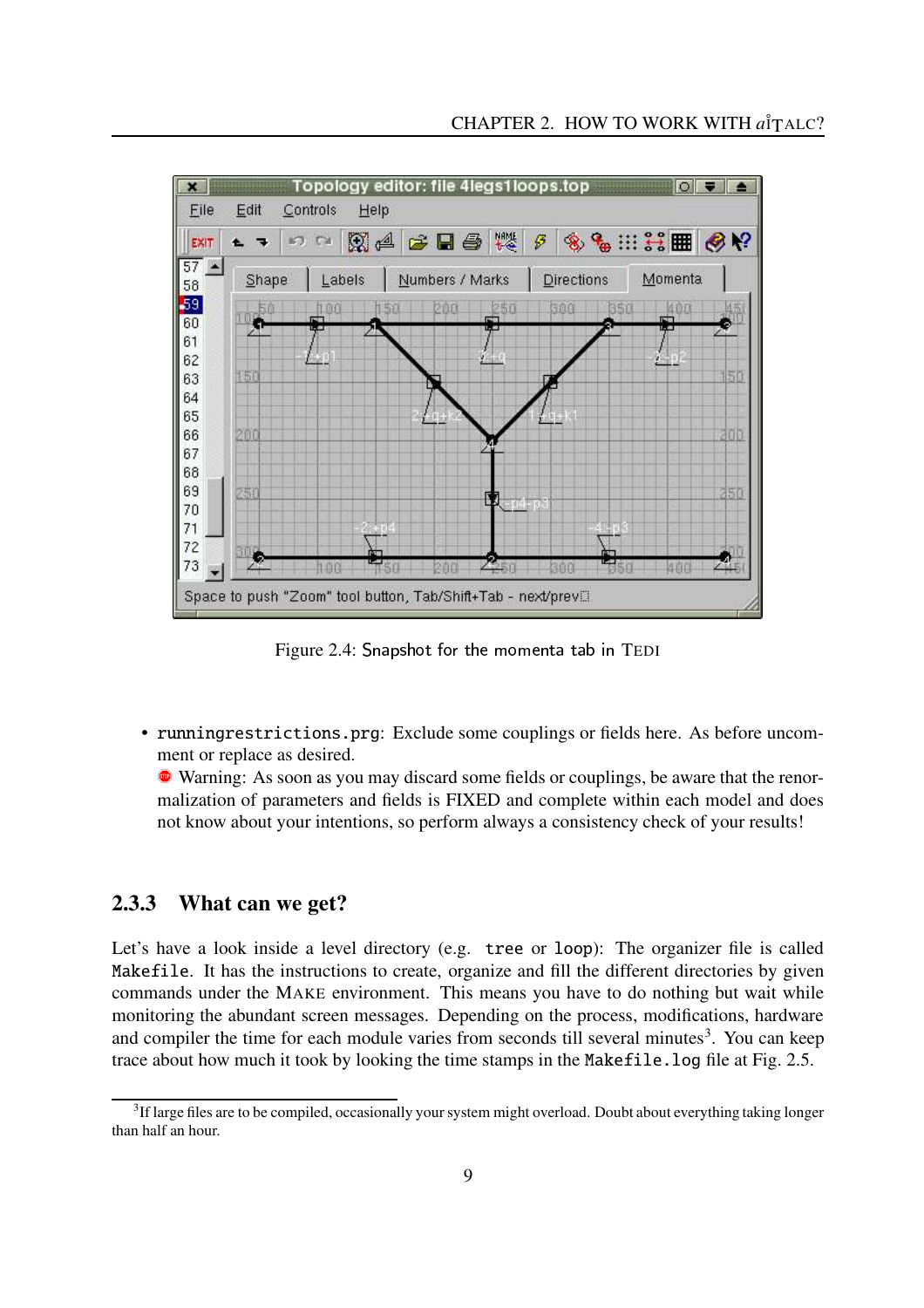```
alorca@linux:˜AITALCHOME/examples/muon_production/tree> ls -XFl
total 183
drwxr-xr-x 2 alorca users 2048 Oct 14 15:02 EPS/
drwxr-xr-x 2 alorca users 2048 Oct 14 15:02 FFmuon_production/
drwxr-xr-x 2 alorca users 2048 Oct 14 15:02 InfoEPS/
-rw-r--r-- 1 alorca users 3291 Oct 14 15:02 Makefile
-rw-r--r-- 1 alorca users 3710 Oct 14 15:02 muon_production.cnf
-rw-r--r-- 1 alorca users 20 Oct 14 15:02 fermioncurrentsnames.in
-rw-r--r-- 1 alorca users 3870 Oct 14 15:02 muon_production.in
-rw-r--r-- 1 alorca users 4531 Oct 14 15:02 Make kit.log
-rw-r--r-- 1 alorca users 149 Oct 14 15:02 Makefile.log
-rw-r--r-- 1 alorca users 1088 Oct 14 15:02 do_amplitude.log
-rw-r--r-- 1 alorca users 245 Oct 14 15:02 joinff.1.log
-rw-r--r-- 1 alorca users 1059 Oct 14 15:02 joinff.log
-rw-r--r-- 1 alorca users 629 Oct 14 15:02 joinkinematics.log
-rw-r--r-- 1 alorca users 121102 Oct 14 15:02 joinmm.log
-rw-r--r-- 1 alorca users 14779 Oct 14 15:02 muon_production.ps
-rw-r--r-- 1 alorca users 18277 Oct 14 15:02 muon_productionInfo.ps
```
Figure 2.5: Listing for the tree directory inside our muon production example.

#### **Diagram info**

As it comes out of DIANA, the file \$processname.in contains the required information about both, global process and individual diagrams. Specially useful for the FORM routines are the preprocessed variables defined for each diagram.

#### **Graphical information**

The global files \$processname.ps and \$processnameInfo.ps summarize all the Feynman graphs appearing at the process. Inside the EPS/ (and EPSInfo/) directories one may find .eps files with all individual diagrams (and momenta-label definition).

#### **Analytical expressions (**FORM **processed)**

In the files do\_amplitude.log and joinmm.log, information will be found about the individual evaluation of each diagram and the kinematical factor corresponding to the cross product of matrix elements, respectively. Also, extra kinematical information can be found in joinkinematics.log. As an intermediate step, individual amplitudes are stored in the FF\$processaname/ directory.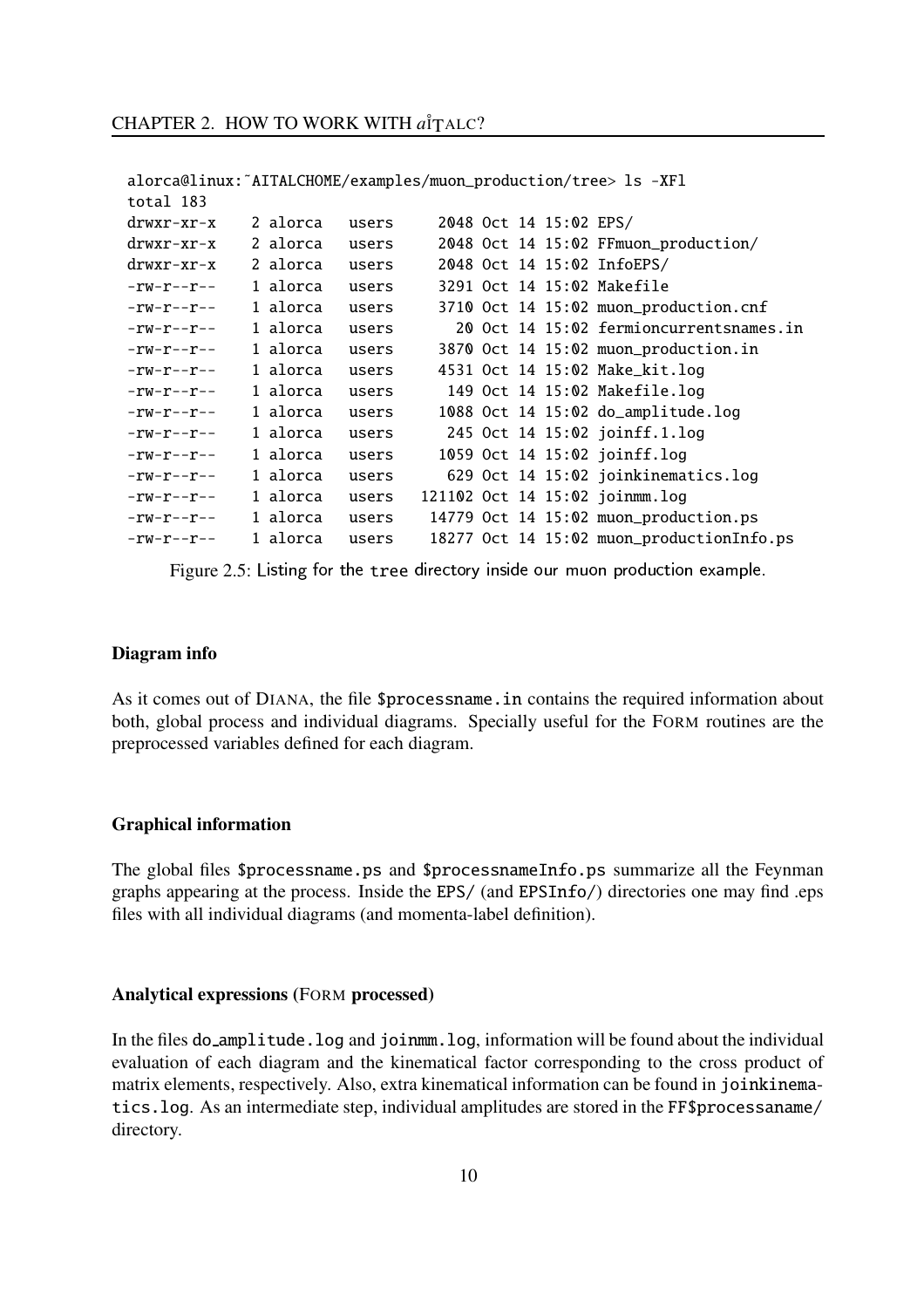#### **2.4 Using the** FORM **libraries**

As soon as DIANA has finished one of the levels, a complete description of the process falls into our hands, but still in an encoded language. Different FORM programs will prepare the amplitudes in order to render numerically evaluable expressions. Tracing, commuting  $\gamma$  matrices, applying the Dirac equation to external fermions or introducing the Mandelstam variables is part of the physical achievement at this module.

There are basically two kind of programs: The main routines and the procedures. We describe the four routines:

- do amplitude.frm: Takes care of chewing the individual amplitude for each diagram, extracting out the form factors in a given basis of matrix elements.
- joinkinematics.frm: Defines how the differential cross section should be composed in terms of fermion currents (S, T or U), the normalization of the incoming flux in the cross section formula, soft photon emission and the definition of the Mandelstam variables.
- joinmm. frm: The standard set of matrix elements is considered by this program, giving, as output, the multiplication of any two elements appearing in the amplitude decomposition.
- joinff.frm: Once all the diagrams were considered, this part pastes together the form factor contributions sorted by topologies. The final translation into FORTRAN code is also done at this step.

#### **2.4.1** #procedures **without end**

One of the most important principle in any calculation is the correctness of the expression after every step. By using procedures with a clear physical or mathematical intention, we ensure a systematic processing for the Feynman amplitudes and an easy way to eliminate potential bugs.

The listing of the procedures is long, and the description of each of them is shortly presented in App. C.

At least we would like to draw the attention to one option. If you want to neglect the masses of particles (e.g. light fermion masses), you can easily discard any term proportional to them including your costumized Neglectedmasses.inc file.

```
cd \ldotscp $AITALCHOME/diana/prg/runningrestrictions.prg .
cp $AITALCHOME/form/kitFORM3/Neglectedmasses.inc .
(edit the copied files)
make clean
make
```
Activate your own settings  $\mathcal{L}$  7Nd  $\mathcal{L}$  7Nd  $\mathcal{L}$  7Nd  $\mathcal{L}$  7Nd  $\mathcal{L}$  7Nd  $\mathcal{L}$  7Nd  $\mathcal{L}$  7Nd  $\mathcal{L}$  7Nd  $\mathcal{L}$  7Nd  $\mathcal{L}$  7Nd  $\mathcal{L}$  7Nd  $\mathcal{L}$  7Nd  $\mathcal{L}$  7Nd  $\mathcal{L}$  7Nd  $\mathcal{L}$  7Nd  $\mathcal{L}$  7Nd  $\mathcal{L}$  7Nd ing particle's mass terms)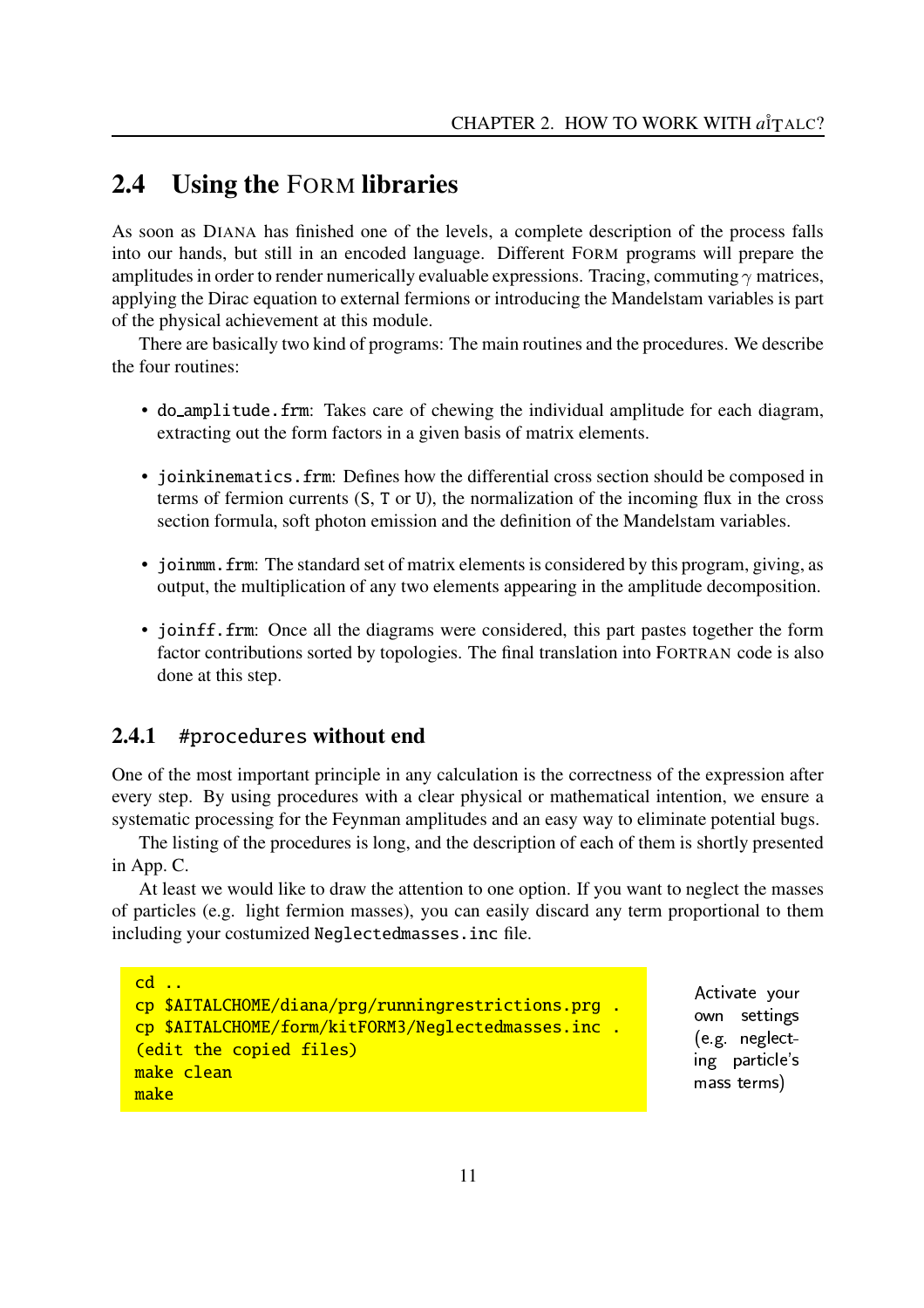#### **2.5 Getting numbers: the** FORTRAN **code**

Considering the fortran module, its structure can be outlined as follows:

- main.f, parameterlist.hf: they both give the user access to modify the output structure of the program and the explicit values of the model respectively. In the main. f file we find many settings as logical flags, input of kinematics and output control.
- KITFORTRAN: consists of the full set of FORTRAN subroutines and functions needed to compile the main.f program. We can divide them into two categories, according to the role they play during running time.
	- **– Global** are those that were fixed at installation time and considered to be process independent. They are stored at \$AITALCHOME/fortran/src
	- **– Local** are written at running time by the tree and loop modules and depend explicitely on the application. They get placed at \$processname/fortran/src.
- LOOPTOOLS: with the purpose of calculating the loop integrals this library is called.

#### **2.5.1 Understanding and controlling the output**

If after all, the desired scattering reaction was calculated, it will not be a waste of time to give a bit of explanation on the results and how to adapt them to your needs.

In the table of differential cross sections (given always in pb), the first column corresponds to the beam energy ( $\sqrt{s}$  = setsgrtsman) given in GeV, the second one to the  $\cos \theta$  (setcost),  $\theta$  being the angle between the three-momenta  $\mathbf{p}_1$  and  $-\mathbf{p}_2$ . Later on we have successively the columns of the Born approximation (Born), the interference terms of the tree and loop levels (loop) and the soft photonic corrections (soft). These three columns (third ,fourth and fifth) are summed into the sixth column (B+corr) resulting into the finally corrected cross section. The last column loopˆ2 returns back the amplitude concerning the one-loop squared terms in the perturbative approach. The maximum energy fraction that the soft photon may gain out of  $\sqrt{s}$  is limited by the variable setfracomega.

If the calculation is correct, all the columns should be constant<sup>4</sup> under variation of the ultraviolet (UV) parameter (you can check this by turning on the flag luvcheck). The same check for the infrared (IR) behaviour (lricheck) will change the explicit values in columns loop and soft, but the sum should still be invariant! The last column may also suffer against IR variation since it is not compensated by double soft photon emission. Those loop<sup> $\hat{ }$ </sup> 2 numbers are crucial when they become the leading order in e.g. flavour changing neutral current processes (FCNC), or just as an estimator of the order of magnitude for the error in the next level of perturbation theory. When integrated cross sections are under study, the integration region is limited by the

<sup>4</sup>Warning: as a result of numerical variation, the round off of intermediate results will modify the last digits in your results. Such variation increases at the collinear cases due to cancellations.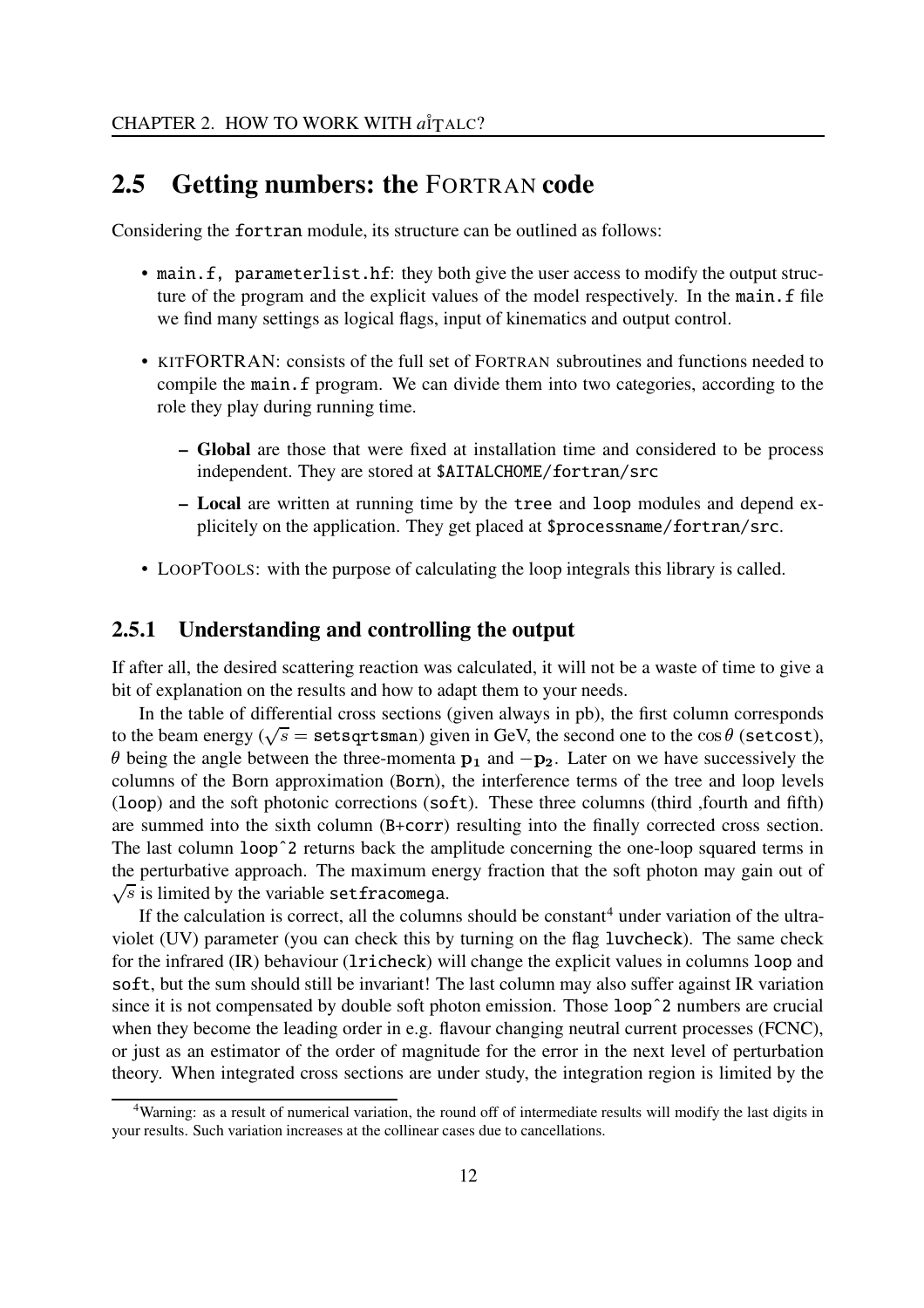setlimcost variable, the ics and fba being defined as

$$
\text{ics} = \sigma_{\text{tot}} = \int_{-\text{setlincost}}^{\text{setlincost}} d \cos \theta \, d \text{cs}
$$
 (2.1)

$$
\text{fba} = \frac{\sigma_{\text{fw}} - \sigma_{\text{bw}}}{\sigma_{\text{tot}}} = \int_0^{\text{setlincost}} \text{d}\cos\theta \, \frac{\text{dcs}}{\text{ics}} - \int_{-\text{setlincost}}^0 \text{d}\cos\theta \, \frac{\text{dcs}}{\text{ics}}.
$$
 (2.2)

$$
(2.3)
$$

The integration algorithm is based on a Richardson extrapolation to the Romberg integration [PFTV92] with four steps. The estimated error is supplied in short forms in extra columns. If it does not suffice or for cross checking, the same subroutine with eight steps (ICS8) can be called instead of the faster ICS. A complete survey of variables is presented in App. D.

#### **2.5.2 A greedy possibility: quadruple precision**

Not every compiler<sup>5</sup> allows for extended or quadruple precision. This is a feature outside of the ANSI FORTRAN<sub>77</sub>. Even if  $a\overset{\dagger}{T}$ ALC contains some code's implementations outside the ANSI syntax, they are quite common (e.g. using underscore, or double complex), so decent compilers won't complain.

But on high level computation, or simply as comparison, switching on the quadruple precision could stabilize numerical results or render amazing agreement with other calculations. Next is the roadmap for an activation of this possibility:

- 1. Have a look in your working process. Open the file called Fortran.mk and look to the first lines, where #QUADRUPLE is firstly mentioned. If the right hand side is set to "yes", then you can try to uncomment it and see what happens.
- 2. Check whether your system has access to the quadruple precision LOOPTOOLS libraries (libooptoolsQ.a). In case they are not in your path, try to compile them by looking to the qprec/ directory in the LOOPTOOLS distribution and following the instructions there.
- 3. Allow for longer printouts inside of the last formats statments in main.f. With this you can access to the sector of digits between 16 and 33, where the quadruple precision play a role.
- 4. Keep calm since this feature is outside of the automation chain, and therefore some minor changes are required in Makefiles and so. . .Be aware of the screen and file logs!

#### **2.6 Examples including loop level**

To finish this descriptive chapter of how to work, we would like to present the other examples available with the distribution. They can be tested in a similar way as  $\mu$ -pair production. Just

<sup>5</sup>Until now, the use of quadruple precision has been only positively tested under INTEL FORTRAN compiler (see http://www.intel.com/software/products/compilers/flin/noncom.htm).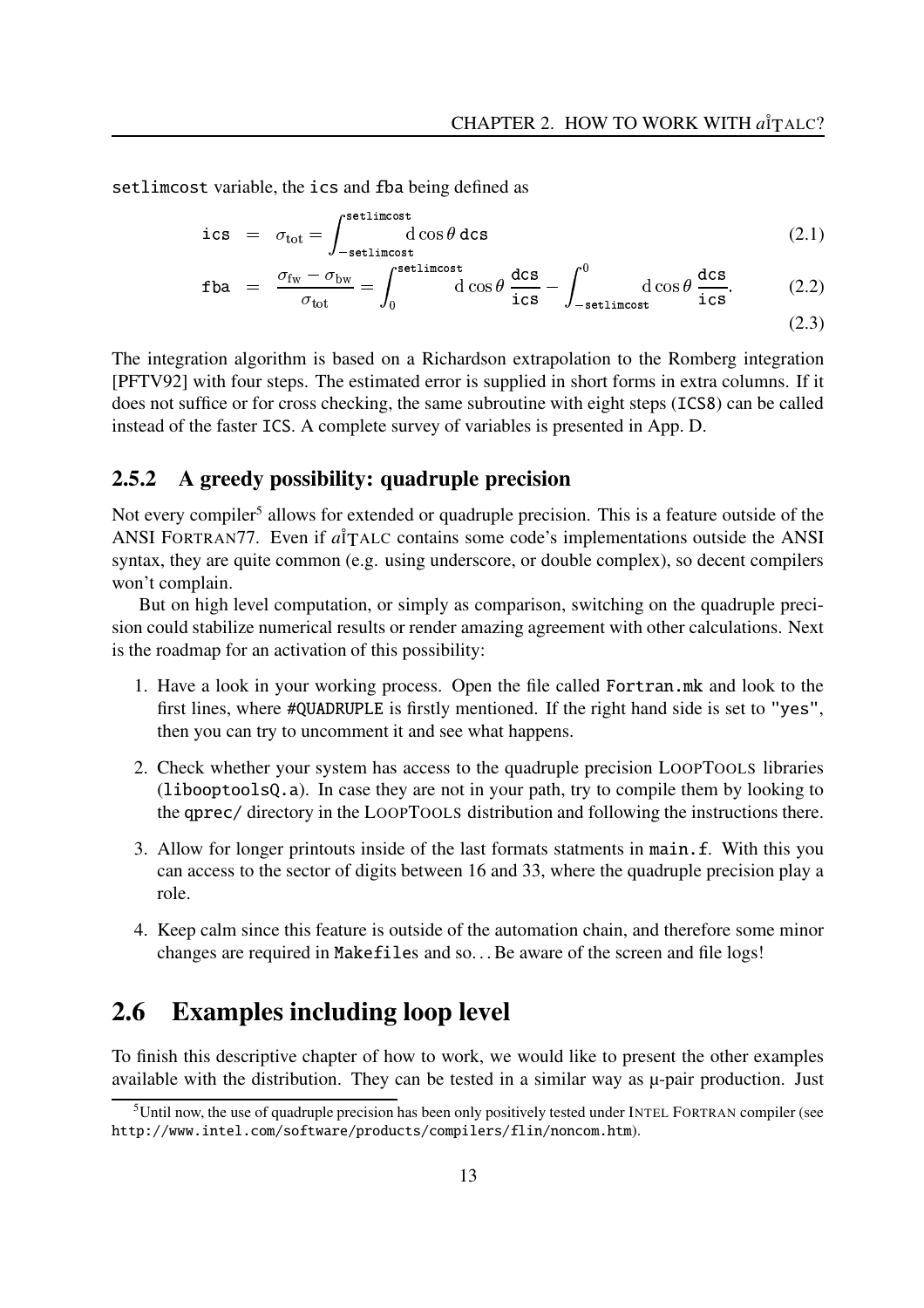for reference, the default numerical result can be viewed in Tabs.  $2.3-2.4$ . A bit of the physics behind of the examples here given might be found on [LR04] and the references therein.

With the purpose of giving flavour of timings, expected to take during the execution, all the examples were studied on two different machines, representing the today's typically available computers. The results are shown on Tab. 2.2. There we can see that when the size of the produced FORTRAN code begin to be large (i.e. more than  $\sim$  200kB for a single subroutine to be compiled), then the compiling time for the GNU compiler gets extremely long, in comparison with the magnitude of the other processes.

|         | muon_production |        | leLe.bS      |        | bhabha_QED |        |
|---------|-----------------|--------|--------------|--------|------------|--------|
| Module  | Desktop         | Laptop | Desktop      | Laptop | Desktop    | Laptop |
| tree    | a"              | 3"     | $\varLambda$ | 1"     | 30"        | Q''    |
| loop    |                 |        | 2'20''       | 52"    | 37"        | 12"    |
| fortran | 15"             | 4"     | 4:35'56"     | 33"    | 26"        | 8"     |
| Total   | 24"             | 7"     | 4:38'20"     | 1'26"  | 1'33"      | 29     |

Table 2.2: Typical timings for the different modules. The technical specifications for system <sup>³</sup> CfXI58KLXYC:VW7aê;ëì9I587RE entrino 1.5GHz cpu, 512MB RAM, Intel icc and ifort version 8.1 com-Xa?AE 7:VWBd1:KfV - - - - - - - - - - - - - esktop: Intel Pentium III 853MHz cpu, 256MB RAM, GNU gcc and g77 version 3.3.3 compilers.

- ✎ Exercise: Repeat in another directory the example of leLe.bS, in which you recreate the process  $e^-e^+ \rightarrow b\bar{s}$ , but this time neglecting analytically the terms proportional to the electron mass.
	- a) How many diagrams can you avoid to be generated?
	- b) How large is the numerical difference for the default differential cross sections?
	- c) How much time did you save on the compilation of the fortran module?
	- d) Which from both codes is more stable against UV-parameter check?
- $\hat{\varphi}$  Hint: Make use of the overriding possibilities with the files \$AITALCHOME/diana/prg/runningrestriction.prg, \$AITALCHOME/form/kitFORM3/Neglectedmasses.inc and the llongoutput variable in main.f.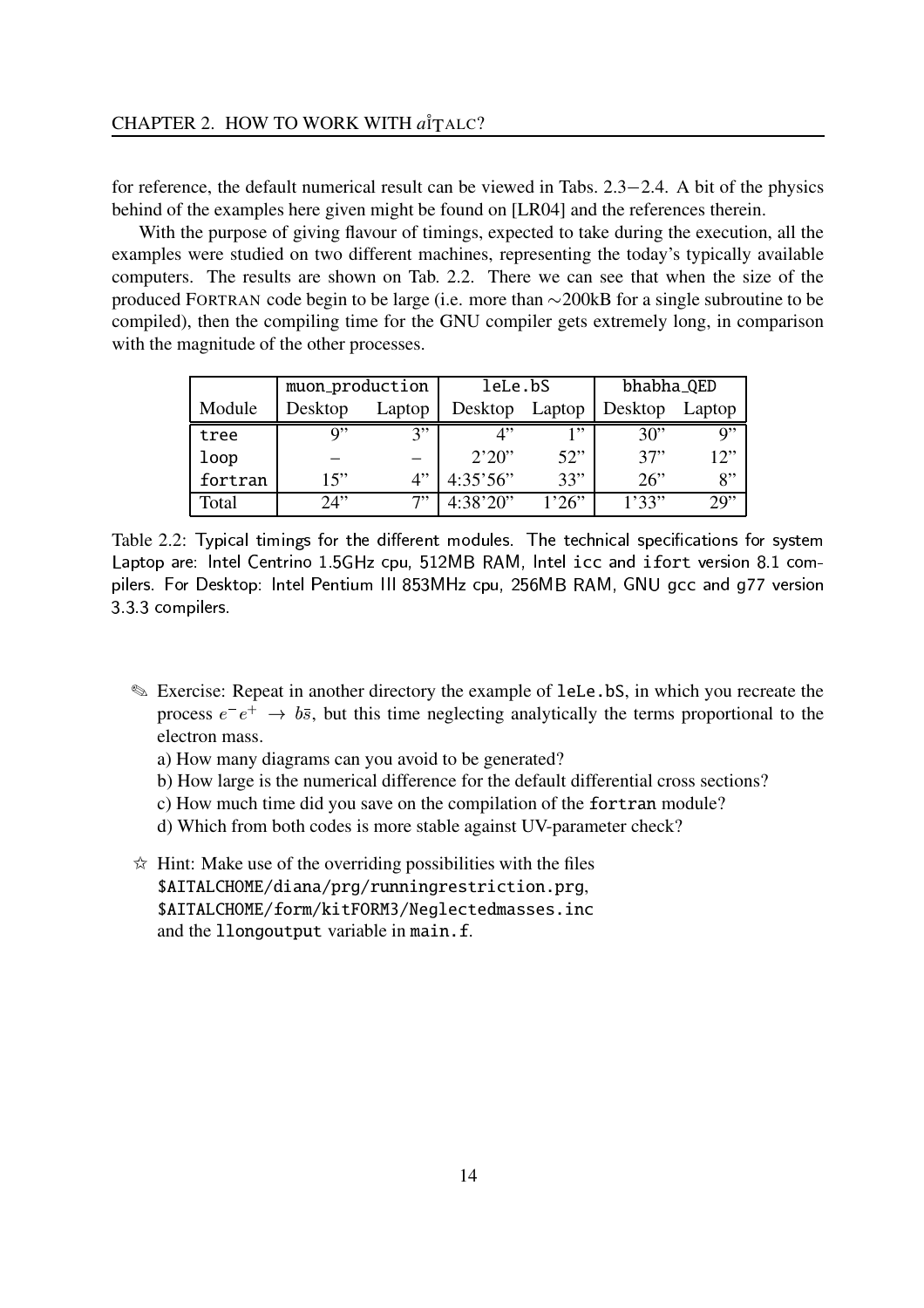|                | # aITALC Version 1.0 (29.10.2004) by A.Lorca -- T.Riemann           |                                                                                                                                                          |                                     |  |
|----------------|---------------------------------------------------------------------|----------------------------------------------------------------------------------------------------------------------------------------------------------|-------------------------------------|--|
|                |                                                                     |                                                                                                                                                          |                                     |  |
| #sqrtsman cost | dcs(Born)      dcs(loop)      dcs(soft)                             |                                                                                                                                                          | $dcs(Born+loop+soft)$ $dcs(loop^2)$ |  |
|                |                                                                     | 0.50000000E+03 -.9000000 0.523873625293772E+00 0.104514245255543E+00 -.219313307956275E+00 0.409074562593040E+00 0.923544633715657E                      |                                     |  |
|                |                                                                     | 0.176736275392753928-00 0.496107269806955E+00 0.1777883859E+00 0.176786637556097E+00 -.292280088588001E+00 0.496107269806955E+00 0.172748338575392E-01 . |                                     |  |
|                |                                                                     | 0.5000000E+03 0.0000000 0.117253629320705E+01 0.397406280604550E+00 -.606584657480458E+00 0.963357916331143E+00 0.420671139611335E-01                    |                                     |  |
|                |                                                                     | 0.550440648756388E+01 0.212664263210930E+01 - 306463515349883E+01 0.456641396617436E+01 0.240547593782348E+00                                            |                                     |  |
|                |                                                                     | 0.5000000E+03 0.9000000 0.189118378731798E+03 0.870334082480635E+02 -.116499974637966E+03 0.159651812341895E+03 0.108965601218541E+02                    |                                     |  |
|                |                                                                     |                                                                                                                                                          |                                     |  |
|                | #Energy given in GeV, Cross sections in pb, setfracomega= 0.1000000 |                                                                                                                                                          |                                     |  |

Table 2.3: ýþÿmain.log - bhabha QED ÿ llongoutput=.true.

|                               |      | # aITALC Version 1.0 (29.10.2004) by A.Lorca -- T.Riemann |           |           |                                     |  |
|-------------------------------|------|-----------------------------------------------------------|-----------|-----------|-------------------------------------|--|
| #---------------------------- |      |                                                           |           |           |                                     |  |
| #sqrtsman                     | cost | dcs (Born)                                                | dcs(loop) | dcs(soft) | $dcs(Born+loop+soft)$ $dcs(loop^2)$ |  |
|                               |      |                                                           |           |           |                                     |  |
|                               |      |                                                           |           |           |                                     |  |
|                               |      |                                                           |           |           |                                     |  |
|                               |      |                                                           |           |           |                                     |  |
|                               |      |                                                           |           |           |                                     |  |
|                               |      |                                                           |           |           |                                     |  |

#Energy given in GeV, Cross sections in pb, setfracomega= 0.1000000

Table 2.4: ýþÿmain.log - leLe.bS ÿ llongoutput=.true.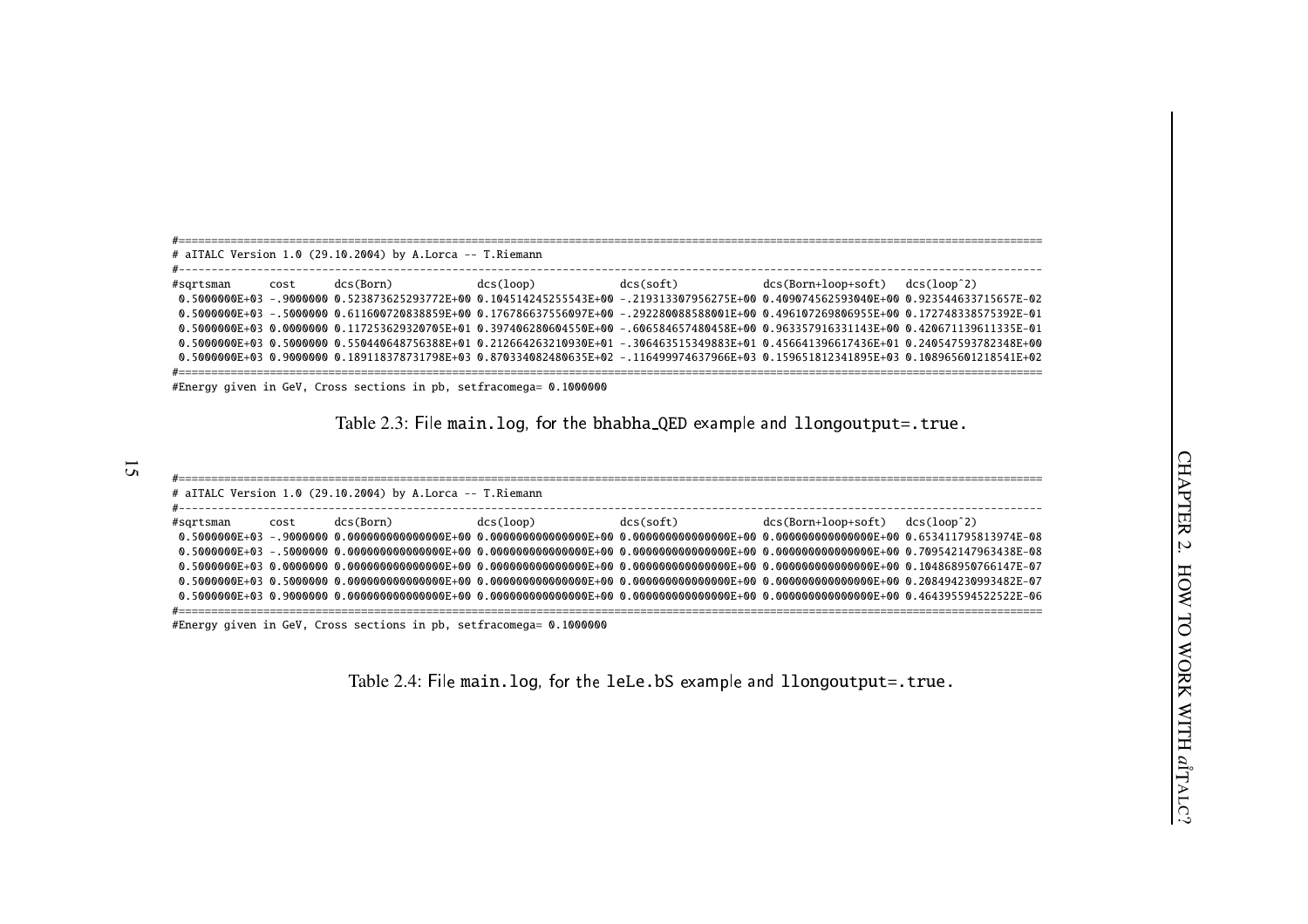# **Chapter 3**

## **Hot potatoes in the scope**

 $\mathcal{F}_\mathcal{B}$  and  $\mathcal{F}_\mathcal{B}$  is the set of  $\mathcal{F}_\mathcal{B}$  is the set of  $\mathcal{F}_\mathcal{B}$  is the set of  $\mathcal{F}_\mathcal{B}$  $\mathbf{f}(\mathbf{r})=\mathbf{f}(\mathbf{r})$ 

The following pretends to clarify some hot points, historically considered without no difficulties, and the way that were implemented in  $\hat{a}^{\dagger}$ TALC.

- 1. **Renormalization**: Since the renormalization of the parameters and fields is model dependent, it was our solution to implement a fixed FORTRAN subroutine with the required elements in any  $2 \rightarrow 2$  process with only external fermions. Therefore, whenever one makes modifications on the process settings on the DIANA or FORM modules, possible violations can arise. A typical example of this is to neglect any photon field to generate a gauge independent subset of pure weak diagrams. In such a case, be sure you also comment out any photon contribution inside of the renormalization.f or renormalization QED.f files (indeed that is a tough job!).
- 2. **Running with a finite gauge boson width**: Thisfeature isstrictly going beyond a classical one-loop calculation, but still needed if one requests an accuracy of  $\mathcal{O}(\alpha)$  of the corrections to the tree-level results with dressed propagators. The algorithm followed here is quite straightforward, based on the fix-width scheme
	- Self-energies of the finite width gauge boson are discarded to avoid double-counting
	- Complex masses are taken into account where needed in propagators and loop integrals to avoid singularities or discontinuities.
- 3. **Stability at the kinematical edges:** Experience taught us that in the limits,  $\cos \theta \rightarrow \pm 1$ , large numerical cancellations between different topologies and their loop integral values will occur. Thus, it is strongly advised to perform ultraviolet checks in your region of study, that will inform you how strong or weak is the stability of the numbers. Moreover, when computing integrated cross sections in that limits, the error of the calculation will never be better than the limit of precision shown by the differential cross section itself.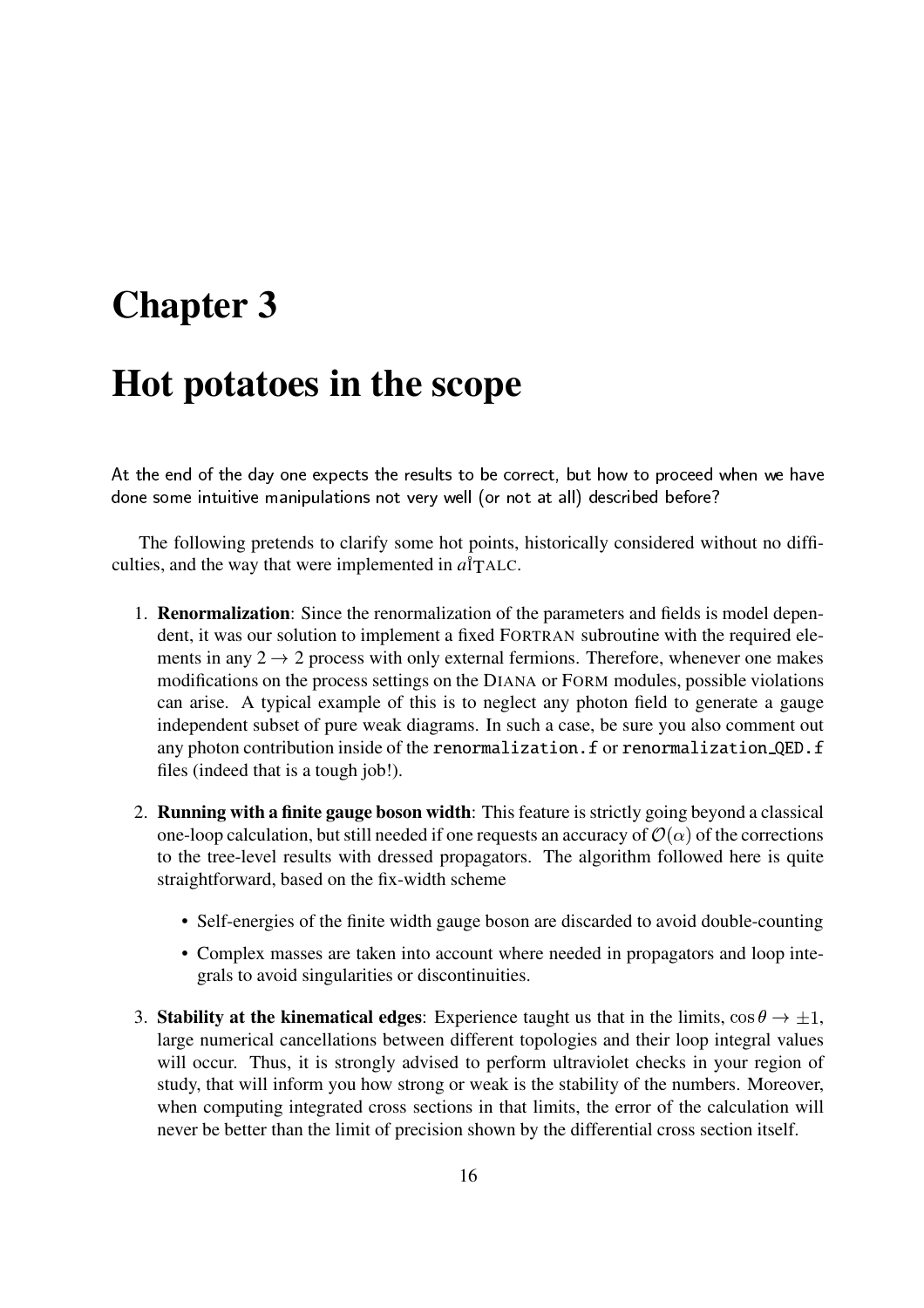- 4. **Treatment of CKM-type couplings**: We adopt the solution of not implementing counterterms for the CKM elements. This has some limitation on charge current processes but, for neutral current ones, correct expressions can be retrieved by considering actively the loops on the external legs (usually discarded with the onshell option of QGRAF). You can have a look to the leLe.bS in the examples/ directory to see how this is done.
- 5. **Extensions beyond 2**  $\rightarrow$  **2 fermion processes**: They should be dealt carefully. There is plenty of code that can still be useful in a treatment of processes with more external legs or computation of simple self-energies (as it was done for the counterterms). Nevertheless, it requires a deep monitoring and understanding of the physics and technicalities behind. Then you would better forget about the FORTRAN module and run individually the MAKE commands in an analytical level by adding your own FORM programs or DIANA functions. But this is only a hint, the world of possibilities is then in your hands.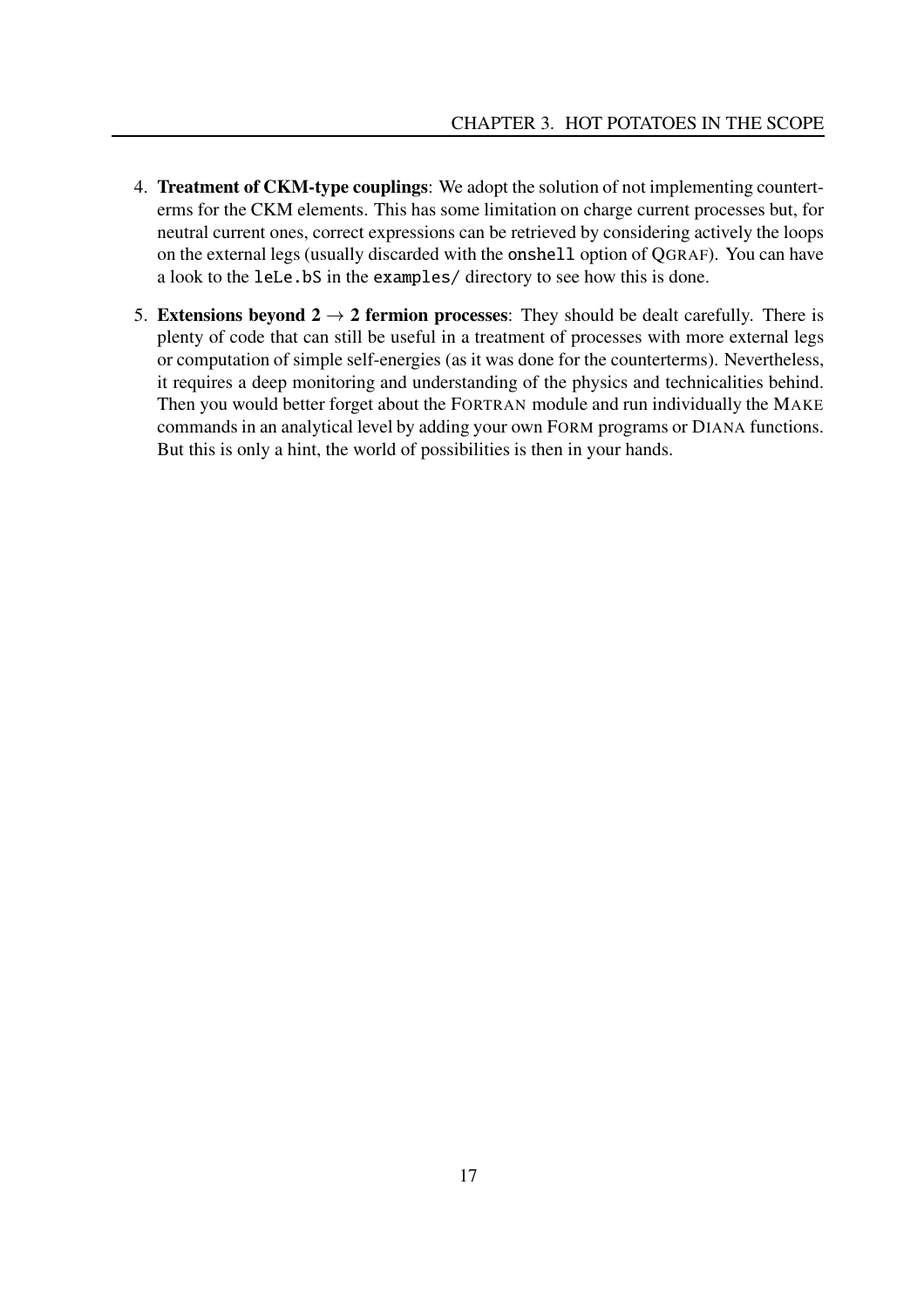# **Acknowledgements**

A.L. would like to thank Nils Christian for his endless lessons on CVS, autoconf, and many other UNIX tools. Without his support this project would have never become a reality.

The authors also express their gratitude to Misha Tentyukov and Jochem Fleischer for both, technical and scientific suggestions and critical reading of the tutorial.

This work was partially supported by the European's 5-th Framework under contract HPRN– CT–2000–00149 Physics at Colliders and by the Deutsche Forschungsgemeinschaft under contract SFB/TR 9–03.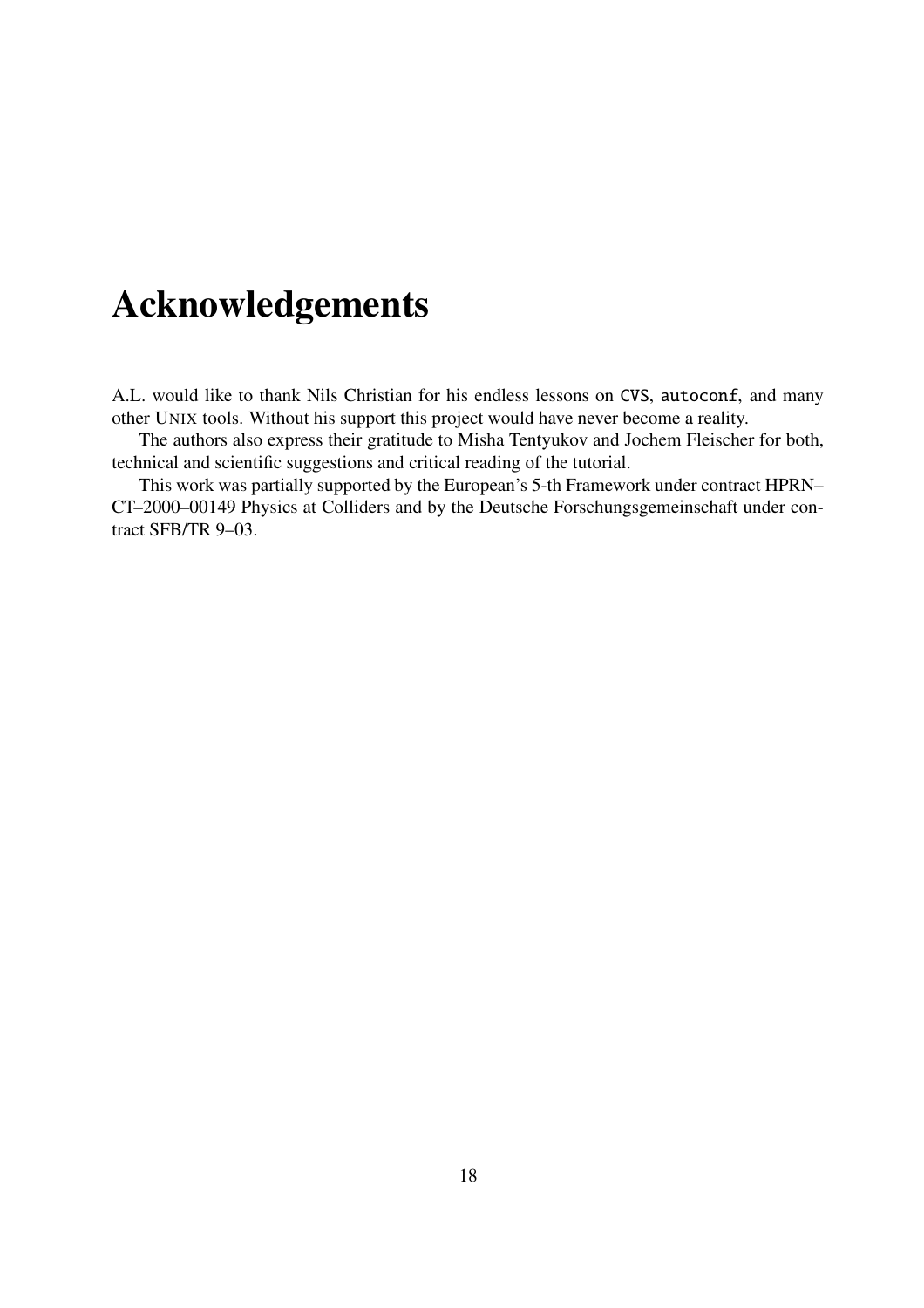# **Appendix A**

## **References for the package** DIANA

For the sake of completeness, we would like to extend the referencing of any potential user further interested in DIANA.

### **Tutorials**

The perhaps slightly outdated web site of DIANA still contains most of the available information:

• http://www.physik.uni-bielefeld.de/˜tentukov/diana.html.

Alternative access to the documents is found at our mirror under

- http://www-zeuthen.desy.de/theory/aitalc/downloads/doc/diana.ps
- http://www-zeuthen.desy.de/theory/aitalc/downloads/doc/diana2.ps

for the first and second versions respectively. Additionally there is a draft describing extra features like the automatization of momenta distributions at http://www.physik.uni-bielefeld.de/˜tentukov/topoltables.ps.gz.

### **Articles**

Besides the tutorial and log files, the user may find interesting the following collection of articles and contributions [TF99], [FT00], [TF03], [FTT03], [TF04], [GLR04] and [FLR04]. They compile somehow a long heritage of the code's evolution.

### **Contact**

In case you want to use DIANA independently of  $\hat{a}$ <sup>†</sup>TALC, it might be sometimes useful to contact its authors. They provided us with useful comments and wise guidance in our adventure. mailto:tentukov@physik.uni-bielefeld.de,fl@physik.uni-bielefeld.de.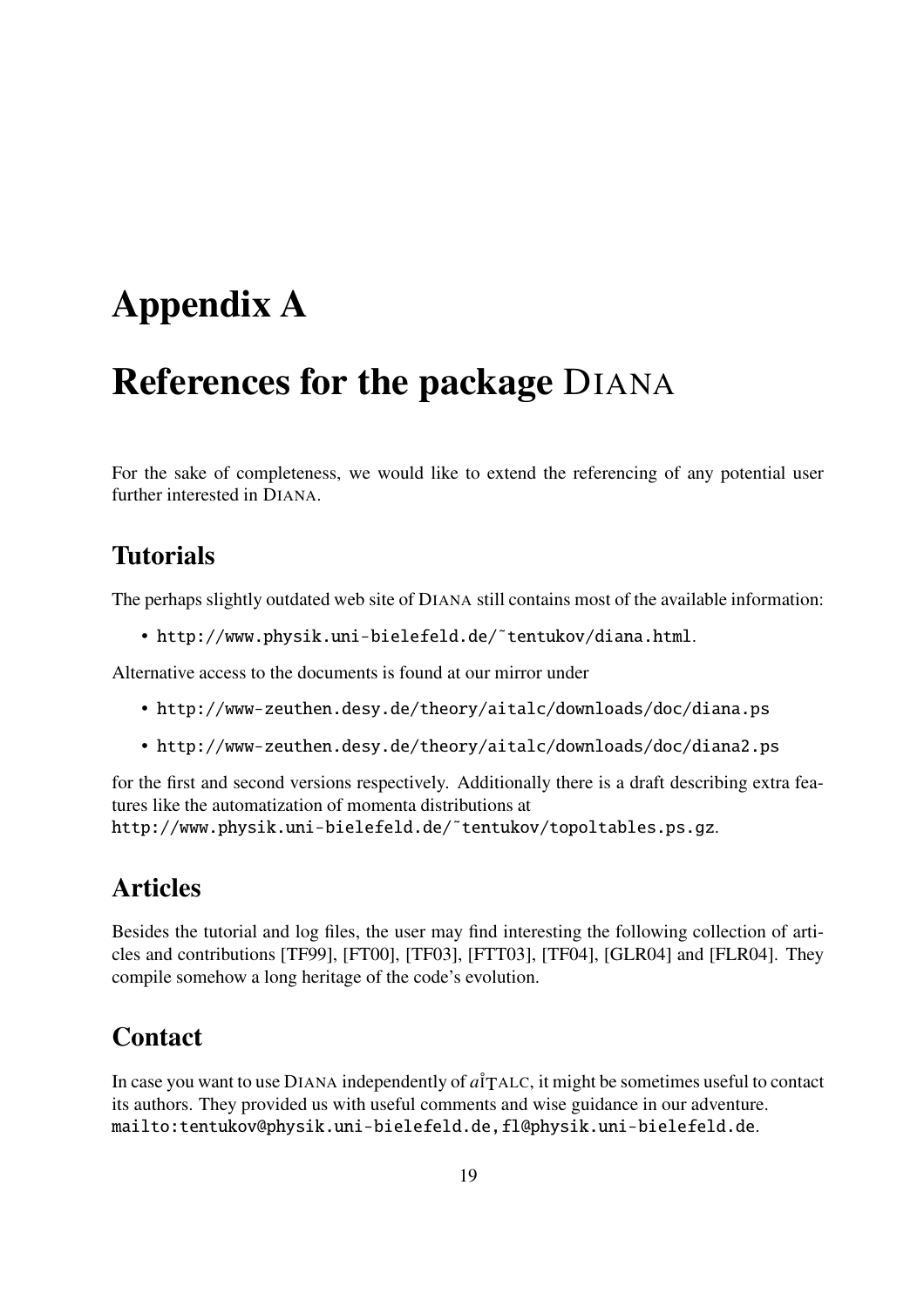# **Appendix B**

# **Implemented models**

| Code        | Arguments Particle |            | Name               | Lorentz type |
|-------------|--------------------|------------|--------------------|--------------|
| Lepton      |                    |            |                    |              |
| le, Le      | $(:,p_i)$          | $e^-, e^+$ | electron, positron | fermion      |
| Gauge boson |                    |            |                    |              |
| А           | $(\mu_i; p_i)$     | $\sim$     | photon             | boson        |

Table B.1: Particle content for the QED model  $(\mathtt{QED.model})$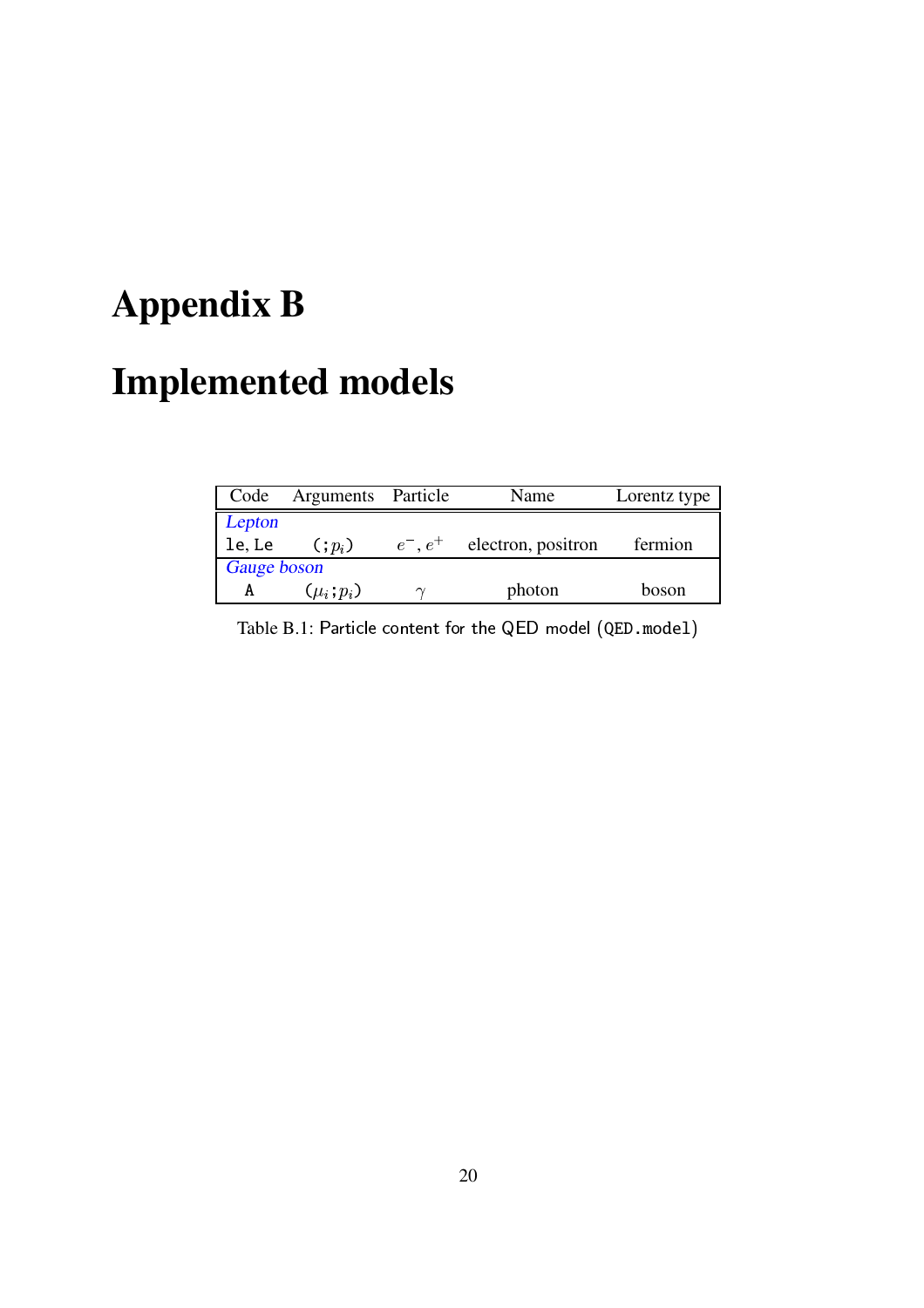| Code                | Arguments                   | Particle                             | Name                                | Lorentz type              |
|---------------------|-----------------------------|--------------------------------------|-------------------------------------|---------------------------|
| Leptons             |                             |                                      |                                     |                           |
| ne, Ne              |                             | $\nu_e, \bar{\nu}_e$                 | neutrino- $e$ , antineut- $e$       |                           |
| nm, Nm              | $($ ; $p_i$ )               | $\nu_\mu, \bar{\nu}_\mu$             | neutrino- $\mu$ , antineut- $\mu$   | fermion                   |
| nt, Nt              |                             | $\nu_{\tau},\,\bar{\nu}_{\tau}$      | neutrino- $\tau$ , antineut- $\tau$ |                           |
| le, Le              |                             | $e^{-}, e^{+}$                       | electron, positron                  |                           |
| $lm$ , $Lt$         | $($ ; $p_i$ )               | $\mu^{-}, \mu^{+}$                   | muon, antimuon                      | fermion                   |
| $lt$ , $Lt$         |                             | $\tau^-, \tau^+$                     | tau, antitau                        |                           |
| <b>Quarks</b>       |                             |                                      |                                     |                           |
| u, U                |                             | $u, \bar{u}$                         | up, antiup                          |                           |
| c, C                | $($ ; $p_i$ )               | $c, \bar{c}$                         | charm, anticharm                    | fermion                   |
| $t$ , T             |                             | $t, \bar{t}$                         | top, antitop                        |                           |
| $d$ ,<br>D          |                             | $d, \overline{d}$                    | down, antidown                      |                           |
| s, S                | $($ ; $p_i$ )               | $s,\,\bar s$                         | strange, antistrange                | fermion                   |
| b, B                |                             | b, b                                 | bottom, antibottom                  |                           |
| <b>Gauge</b> bosons |                             |                                      |                                     |                           |
| A                   |                             | $\gamma$                             | photon                              |                           |
| Z                   | $(\mu_i; p_i)$              | Z                                    | Z-boson                             | vector                    |
| Wm, Wp              |                             | $W^{-}, W^{+}$                       | W-boson                             |                           |
| <b>Higgs sector</b> |                             |                                      |                                     |                           |
| H                   |                             | H                                    | Higgs                               |                           |
| G <sub>0</sub>      | $($ ; $p_i$ )               | $\chi$                               | "the would-be                       | scalar                    |
| $Gm$ , $Gp$         |                             | $\phi^-,\,\phi^+$                    | Goldstone bosons"                   |                           |
|                     | <b>Faddeev-Popov</b> ghosts |                                      |                                     |                           |
| ghA, GhA            |                             | $\eta_{\gamma}, \bar{\eta}_{\gamma}$ | photon ghosts                       |                           |
| ghZ, GhZ            | $( ; p_i)$                  | $\eta_Z, \bar{\eta}_Z$               | $Z$ -ghosts                         | scalar                    |
| ghm, Ghm            |                             | $\eta_W$ -, $\bar{\eta}_W$ -         | $W^-$ -ghosts                       | (with fermion statistics) |
| ghp, Ghp            |                             | $\eta_{W^+}, \bar{\eta}_{W^+}$       | $W^+$ -ghosts                       |                           |

Table B.2: Particle content for the electroweak sector in the Standard Model (EWSM.model)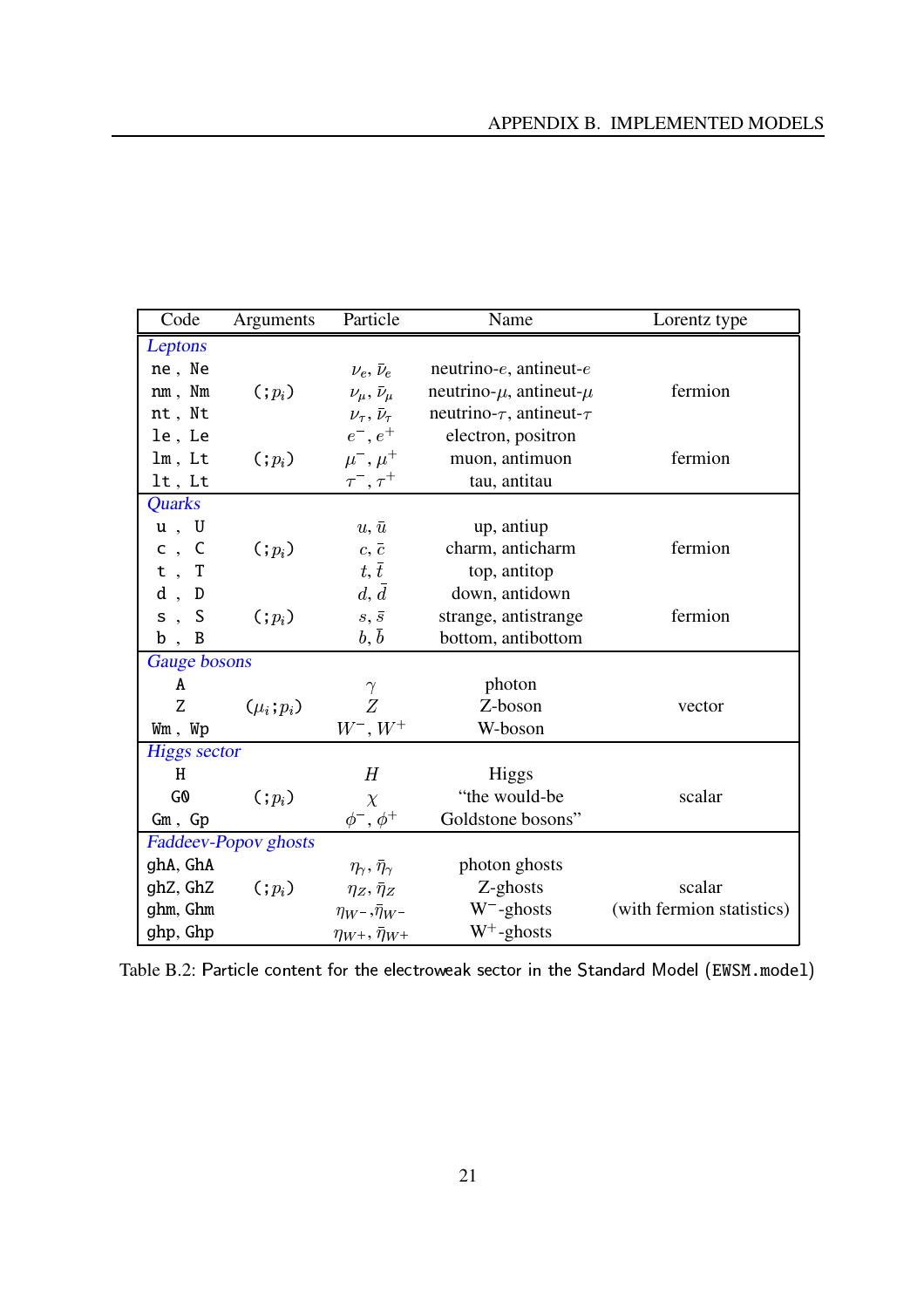# **Appendix C**

# **List of** FORM **procedures in** KITFORM3

| Name                   | Args. | Description                                                   |
|------------------------|-------|---------------------------------------------------------------|
| LTtoPV                 |       | Translates the indexing of loop integrals from [Den93]        |
|                        |       | into [tHV79] convention.                                      |
| aitalcnotation         | N     | Translates the FORM code into FORTRAN readable.               |
|                        |       | The argument $N = 1$ allows for complex masses while          |
|                        |       | $N = 0$ does not                                              |
| analyzeterms           |       | Part of simplifygrams                                         |
| argsymmetries          |       | Applies symmetry properties on arguments for loop             |
|                        |       | functions and Gram determinants                               |
| canceldens             |       | To cancel composition of $den(a, b) * (a-b)=1$                |
| chisholm               |       | Applies Chisholm identities by converting all chains          |
|                        |       | of $\gamma$ matrices that are contracted by their dimensional |
|                        |       | value                                                         |
| contgammas             |       | Simplifies contractions in products of gamma matrices         |
| contractepsilon        |       | It contracts the product of two $\epsilon$ tensors            |
| ctfeynmanrules         |       | Insertion of Feynman rules with counterterms                  |
| definegrams            |       | Defines a FORM global variable with the explicit ex-          |
|                        |       | pression of a Gram determinant                                |
| derivateself           |       | Derivates self energies functions                             |
| dimensionfour          |       | To reach the limit $D \rightarrow 4$ taking care of the UV-   |
|                        |       | behaviour of scalar integrals                                 |
| diracequation          |       | Applies Dirac equation to available spinors                   |
| dummytovar             | N     | Part of simplifygrams. $N$ stands for the amount of           |
|                        |       | arguments in dummyN function                                  |
| equalindex             |       | Gives the same index to potentially different contrac-        |
|                        |       | tions keeping them ordered by number                          |
| continued on next page |       |                                                               |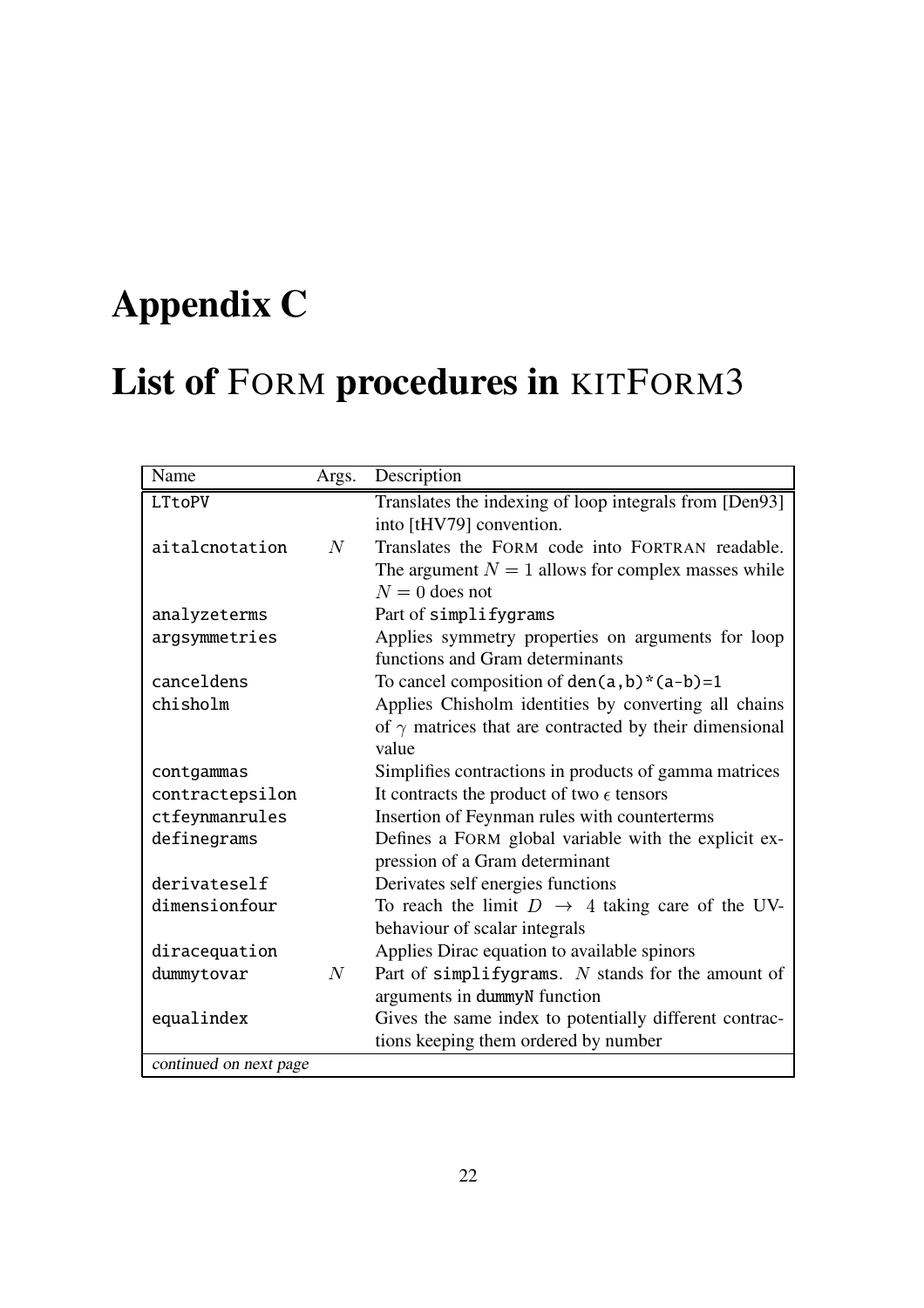| continued from previous page |         |                                                                         |
|------------------------------|---------|-------------------------------------------------------------------------|
| Name                         | Args.   | Description                                                             |
| externalmomenta              |         | To substitute the internal momenta in loops with exter-                 |
|                              |         | nal ones                                                                |
| gamma3to1                    |         | Introduces an $\epsilon$ tensor and $\gamma_5$ to remove the product of |
|                              |         | three $\gamma$ 's                                                       |
| gammaalgebra                 |         | Prepares $\gamma$ chain structures for diracequation                    |
| gammamunu                    |         | Introduces indices in the vector structures                             |
| gramback                     | N       | Part of simplifygrams. Returns the Gram determi-                        |
|                              |         | nant of order $N$ if no simplification was found                        |
| gramsubstitution             | N, w    | It substitutes the $w$ -element to match posssible order $N$            |
|                              |         | Gram determinants                                                       |
| identifyintegrals            |         | Picks up the different loop integrals and provides a set                |
|                              |         | of FORM \$-variables with the right substitutions, in-                  |
|                              |         | serting the function LoopIntegral=LI(n)                                 |
| integrationde93              |         | Procedure to integrate $4,3,2,1$ -point functions with in-              |
|                              |         | ternal momenta decomposition like in [Den93]                            |
| invgammamunu                 |         | Undoes the gammamunu effects                                            |
| keepUVloops                  |         | Keeps only integrals actually UV divergent                              |
| loopsymmetries               |         | Minimize loop integrals in boxes by symmetrizing ar-                    |
|                              |         | guments                                                                 |
| lorentzinvariants            |         | Adapts scalar product of vectors to Lorentz invariant                   |
|                              |         | squared masses                                                          |
| massconvention               |         | To use single variables with M instead of MM outside                    |
|                              |         | arguments                                                               |
| massivefofa                  | j, c, N | Calculates and saves the formfactors as [Lor05]. j                      |
|                              |         | stands for topology, c for left-right or $1-\gamma_5$ and $N=1$ (0)     |
|                              |         | do (not) print the formfactors                                          |
| movepslash                   |         | Places the desired $\psi_i$ to the side of fermion chain to ap-         |
|                              |         | ply diracequation                                                       |
| neglectmass                  | zero    | Neglects positive powers of terms as indicated in the file              |
|                              |         | Neglectedmasses.inc. zero is the substituted value                      |
| nosymboliccouplings          |         | To put explicit values of charges and weak couplings                    |
| onshell                      |         | Substitutes external momenta for external particle                      |
|                              |         | masses and Mandelstam variables                                         |
| pslashaway                   |         | Reorder away the non desired position of $\hat{p}_i$                    |
| pushgamma5                   |         | Pushes $\gamma_5$ to the right in fermion chains                        |
| pushomegas                   |         | Orders and pushes Left or Right projectors ( $\omega_{L,R}$ ) to the    |
|                              |         | right in fermion chains                                                 |
| continued on next page       |         |                                                                         |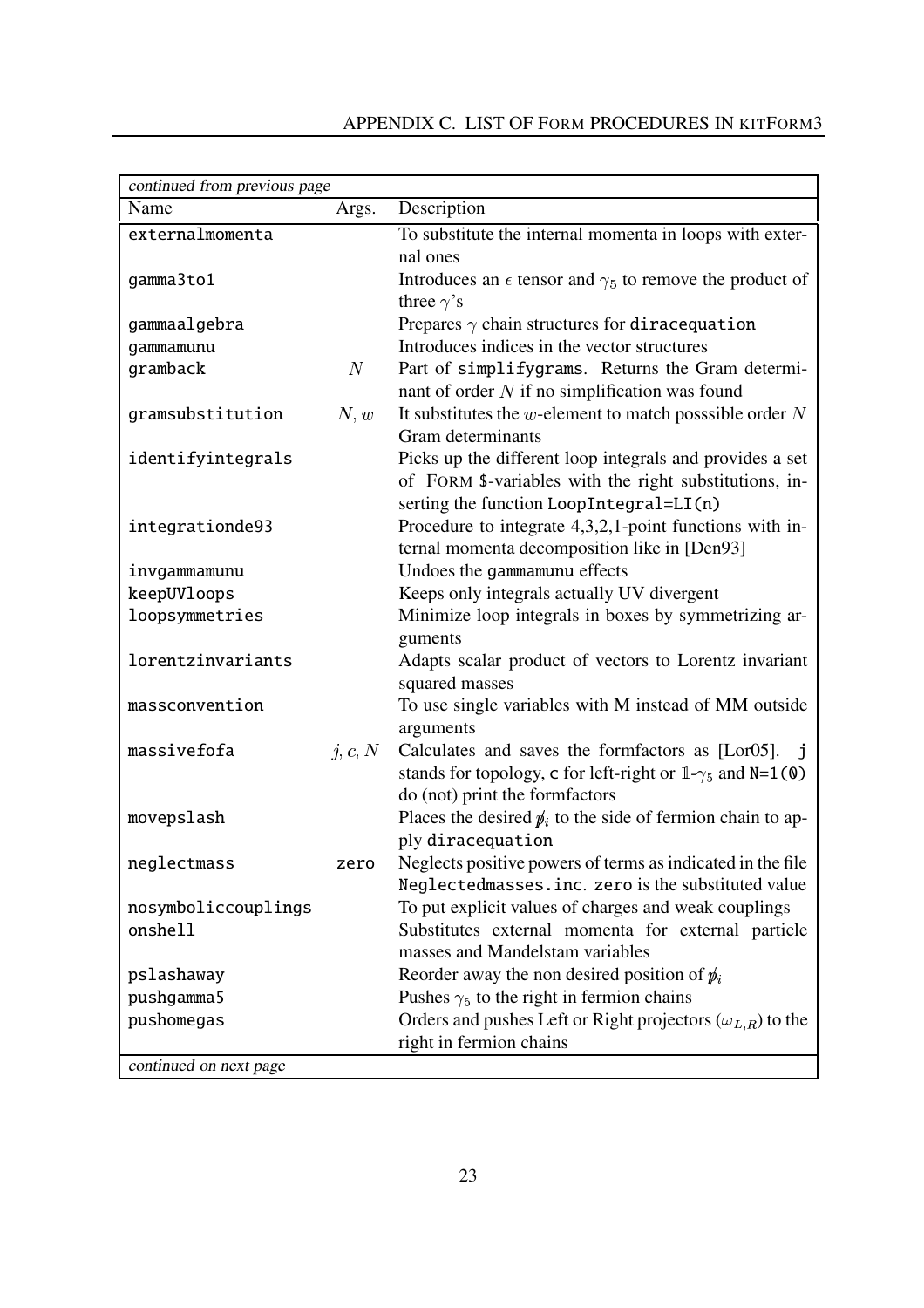| continued from previous page |               |                                                                  |  |  |  |
|------------------------------|---------------|------------------------------------------------------------------|--|--|--|
| Name                         | Args.         | Description                                                      |  |  |  |
| recoverargumentsde93         |               | Catchs back the arguments of loop integrals in combi-            |  |  |  |
|                              |               | nation with integrationde93                                      |  |  |  |
| reductionDD02                | $N_{\rm}$     | Reduction algorithm from scalar tensor integrals to              |  |  |  |
|                              |               | master integrals given in [DD03]. $N = 1$ sorts after            |  |  |  |
|                              |               | each integral type, $N = 0$ does not sort at all                 |  |  |  |
| reductionLT                  |               | reductionDD02(1) with LOOPTOOLS notation                         |  |  |  |
| simplifygrams                |               | Tries to remove inverse Gram determinants by looking             |  |  |  |
|                              |               | to the numerator (time and memory consuming!)                    |  |  |  |
| simplihelp                   | N,r           | It helps simplifygrams to run sequentially $r$ times             |  |  |  |
|                              |               | from the highest power of one variable for $N$ order             |  |  |  |
|                              |               | Gram determinants                                                |  |  |  |
| storeself                    | j, c, N       | Stores self energies, j stands for topology, c for left-         |  |  |  |
|                              |               | right or $1-\gamma_5$ and N=1(0) do (not) print the form factors |  |  |  |
| threegammastoepsilon         |               | Introduces and removes the $\epsilon$ tensor simplifying chains  |  |  |  |
|                              |               | of 3 $\gamma$ matrices that naturally don't dissappear after     |  |  |  |
|                              |               | diracequation                                                    |  |  |  |
| tracefermiloops              |               | Traces possible fermion loops in self-energies                   |  |  |  |
| transvorlongit               | $\mathcal{X}$ | Sets the longitudinal and transverse part of self ener-          |  |  |  |
|                              |               | gies, keeping off-shell but with mass <sup>2</sup> argument x    |  |  |  |
| unityCKM                     |               | Makes CK $M_{ij} = \delta_{ij}$                                  |  |  |  |
| usegamma5                    |               | Uses $\gamma_5$ , instead of $\omega_{L,R}$ projectors           |  |  |  |
| useomegas                    |               | The opposite to usegamma5                                        |  |  |  |
| vartodummy                   |               | Part of gramback, opposite as dummytovar                         |  |  |  |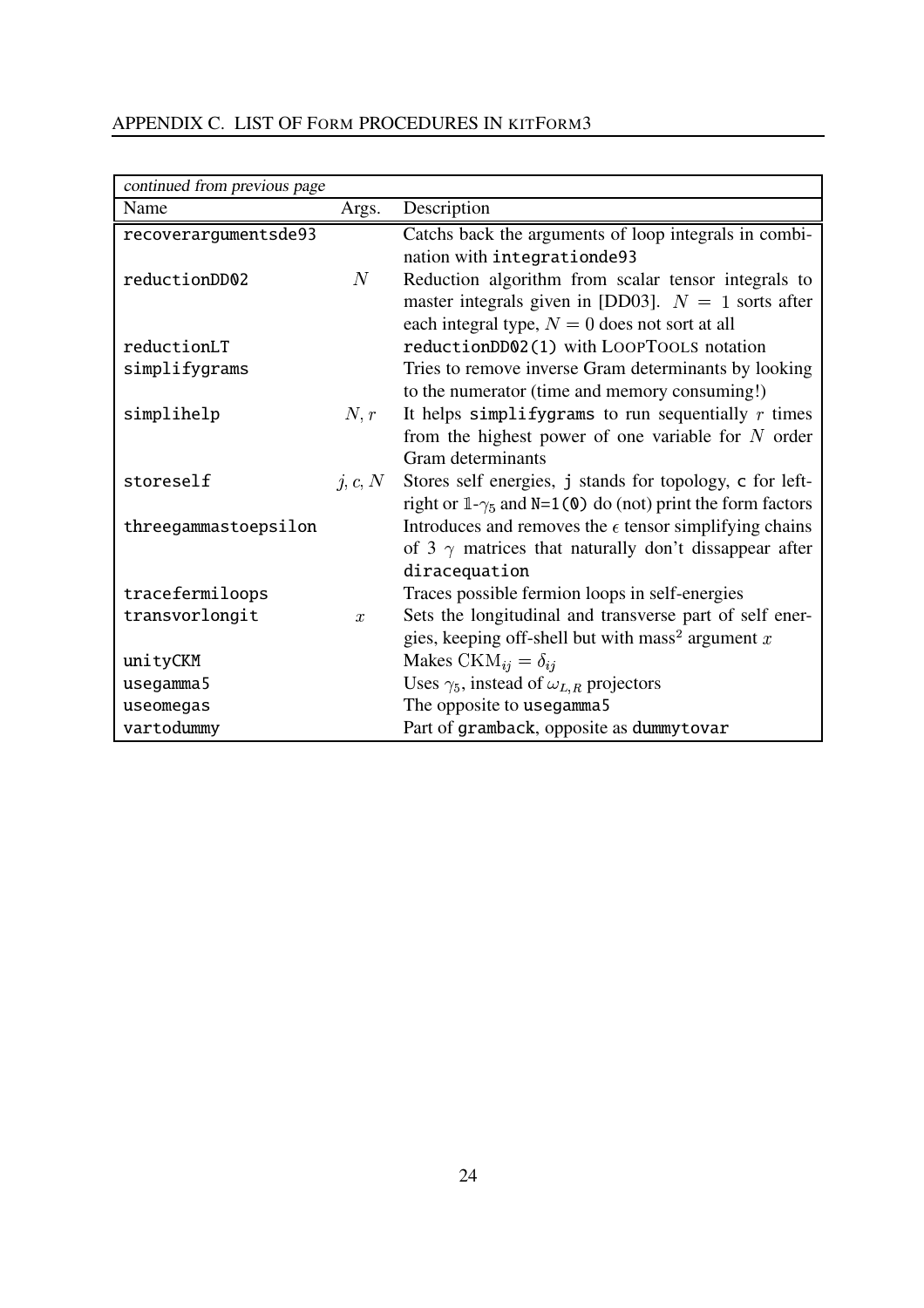# **Appendix D**

# **Settings for** main.f

| Variable               | Type         | Default Value | Meaning                                       |
|------------------------|--------------|---------------|-----------------------------------------------|
| <b>Kinematical</b>     |              |               |                                               |
| icostloop              | integer      | 5             | Dimension of setcostarray                     |
| isgrtsloop             | integer      | 5             | Dimension of setsqrtsmanarray                 |
| setcostarray           | double prec. | data $//$     | Set of default values for the set cost        |
|                        |              |               | $(\cos \theta)$ do loop in the dcs evaluation |
| setsqrtsmanarray       | double prec. | data $//$     | default<br>values<br>of<br>Set<br>for<br>the  |
|                        |              |               | do<br>setsqrtsman $(\sqrt{s})$<br>loop<br>in  |
|                        |              |               | the ICS evaluation                            |
| setfracomega           | double prec. | 0.1d0         | Limit for the maximum soft photon en-         |
|                        |              |               | ergy                                          |
| setlimcost             | double prec. | 0.9999d0      | Limit of integration for ics and fba          |
| <b>Process flags</b>   |              |               |                                               |
| lrenorm                | logical      | .true.        | Call the renormalization subroutine to        |
|                        |              |               | calculate the counterterms parameters         |
| lwidth                 | logical      | .false.       | Call the loop integrals with complex          |
|                        |              |               | values for boson masses. For the four-        |
|                        |              |               | point integral, only the case with one        |
|                        |              |               | massless boson (photon) is considered.        |
| lidentCKM              | logical      | .false.       | Brings the CKM mixing matrix in a di-         |
|                        |              |               | agonal form, so no mixing occurs              |
| <b>Checking flags</b>  |              |               |                                               |
| luvcheck               | logical      | .false.       | Perform a shift in the mudim and              |
|                        |              |               | delta parameters in LOOPTOOLS                 |
| lircheck               | logical      | .false.       | Perform a shift in the lambda parame-         |
|                        |              |               | ter in LOOPTOOLS                              |
| continued on next page |              |               |                                               |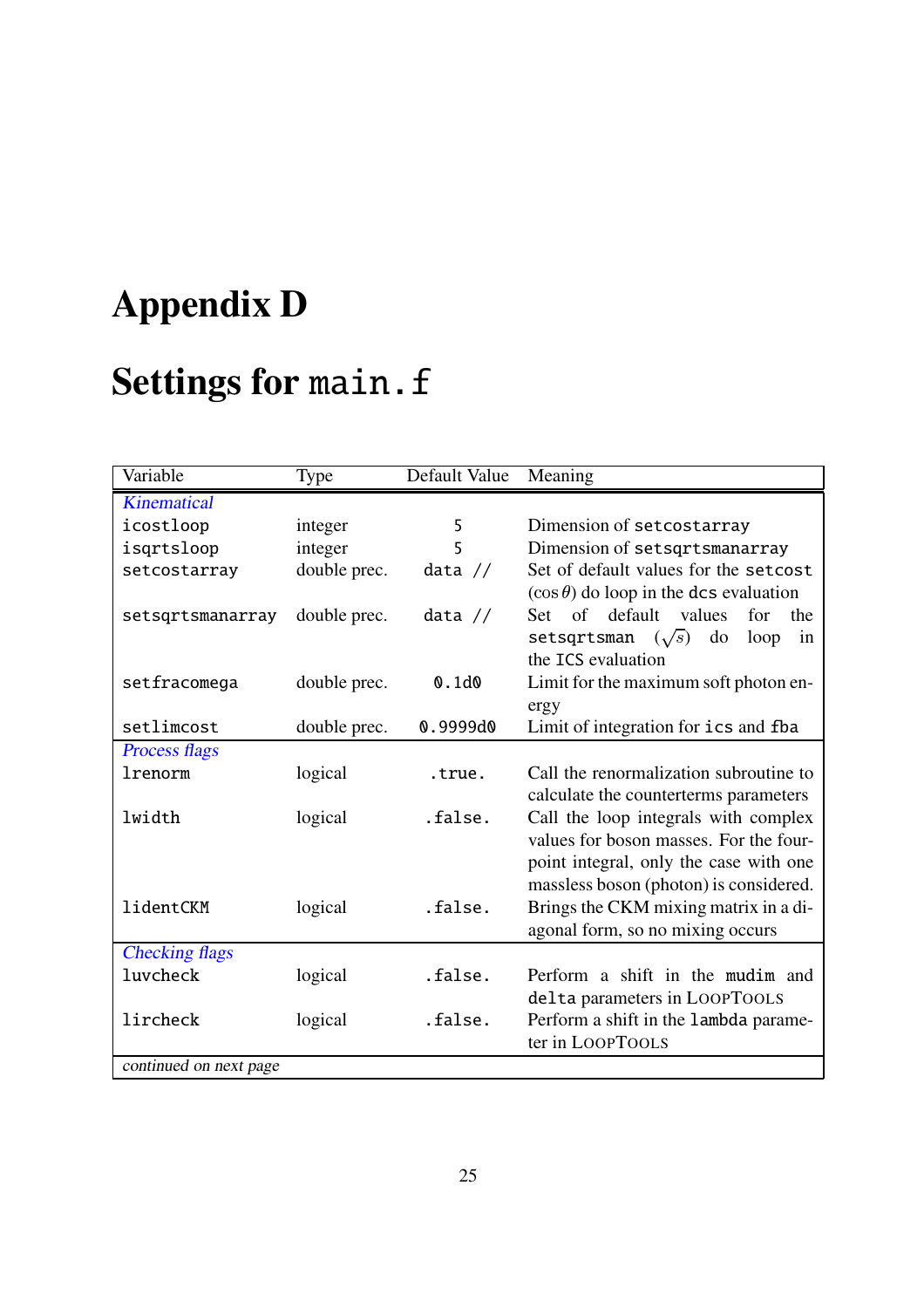| continued from previous page |         |                       |                                          |  |  |  |
|------------------------------|---------|-----------------------|------------------------------------------|--|--|--|
| Variable                     | Type    | Default Value Meaning |                                          |  |  |  |
| <b>Output flags</b>          |         |                       |                                          |  |  |  |
| lcostloop                    | logical | .true.                | Performs a do-loop over set cost         |  |  |  |
| lprintics                    | logical | .false.               | Performs<br>do-loop<br>a a<br>over       |  |  |  |
|                              |         |                       | setsqrtsman and prints the re-           |  |  |  |
|                              |         |                       | sults of ics                             |  |  |  |
| lprintfba                    | logical | .false.               | Performs<br>do-loop<br>a<br>over         |  |  |  |
|                              |         |                       | setsqrtsman and prints the re-           |  |  |  |
|                              |         |                       | sults of fba                             |  |  |  |
| llongoutput                  | logical | .false.               | Prints the cross sections in double pre- |  |  |  |
|                              |         |                       | cision format                            |  |  |  |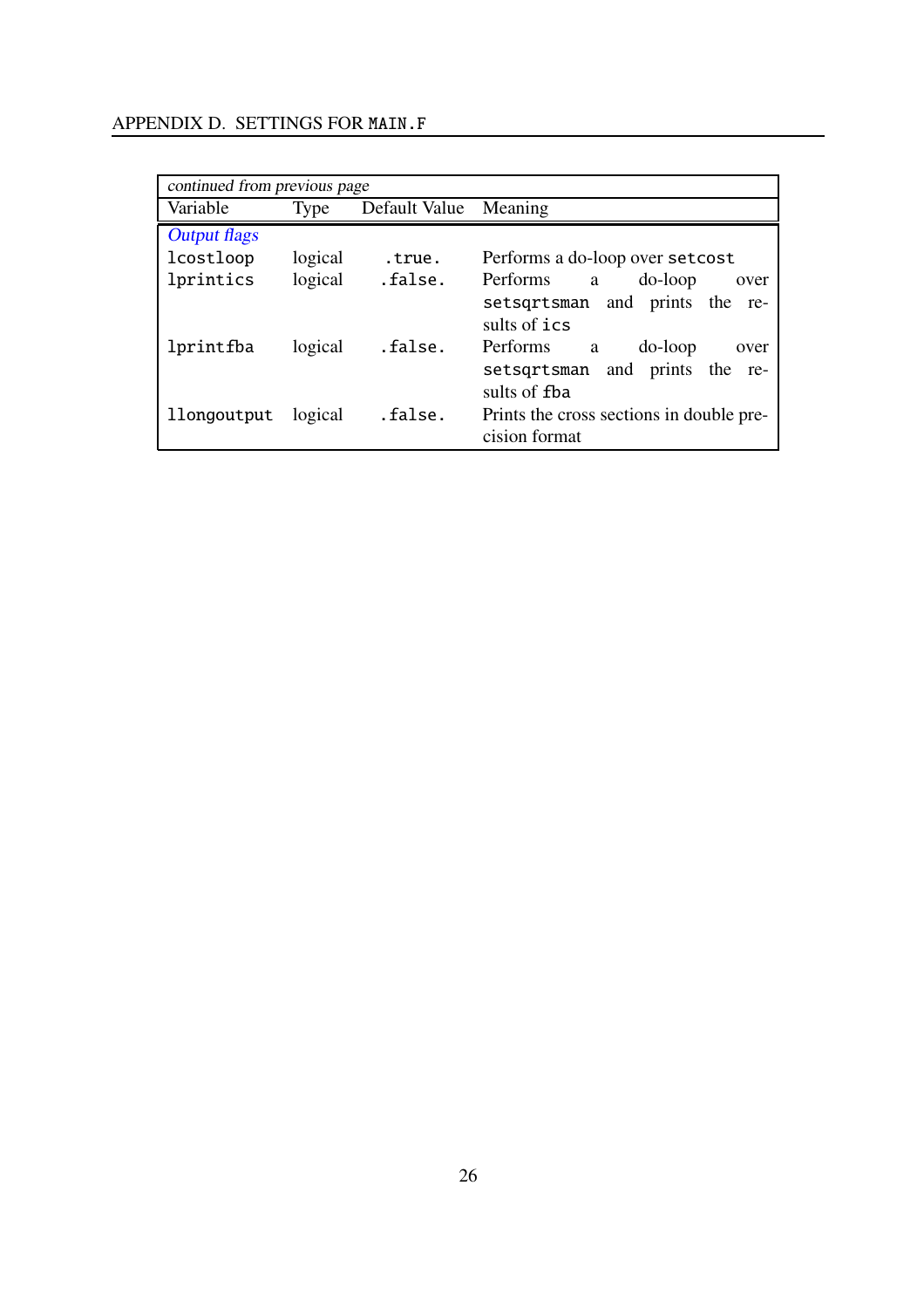## **Appendix E**

## **Log of changes to previous version**

#### **E.1 Changes in 1.4**

17.07.07 Corrected new dependencies to match FORM and TFORM 3.2 and the update of LOOP-TOOLS 2.2. Bug in the generation of the process leLe.bS fixed. Behaviour of configure set to match autoconf standards (non-interactive). Added new FORTRAN compilers while searching. LOOPTOOLS configure variable \$HOSTTYPE changed to mimic the tcsh equivalent. Corrected the computation time appearing in Makefile.log for each MAKE block. Changed the preferred download address for the packages to  $a\hat{i}$ TALC site.

#### **E.1.1 Changes in 1.3.1**

26.09.06 FORM files with #write sentence and configure.in: Bug fixing for 64bit machines (AMD Opteron and EM64T tested), and new DIANA (2.37). TEDI path also corrected. Variable \$HOST changed to 'uname -n'.

#### **E.2 Changes in 1.3**

- 04.09.06 configure.in makefile.in ...: Major modifications, removing all hand-made 1-,2and 3-point functions with complex masses in favour of LOOPTOOLS ones. Final compilation.
- 05.07.05 configure.in: Several improvements and adaptations to new versions of DIANA (2.36) and QGRAF (3.1)
- 04.07.05 diana/prg/analyze\_looptype.prg: Exported variable looptypenumber is given an integer (0) for the twoloops case, avoiding error.
- 04.07.05 examples/Default/Level.mk.in: \$(USER) and \$(HOST) variables are initialized within make, avoiding possible empty strings.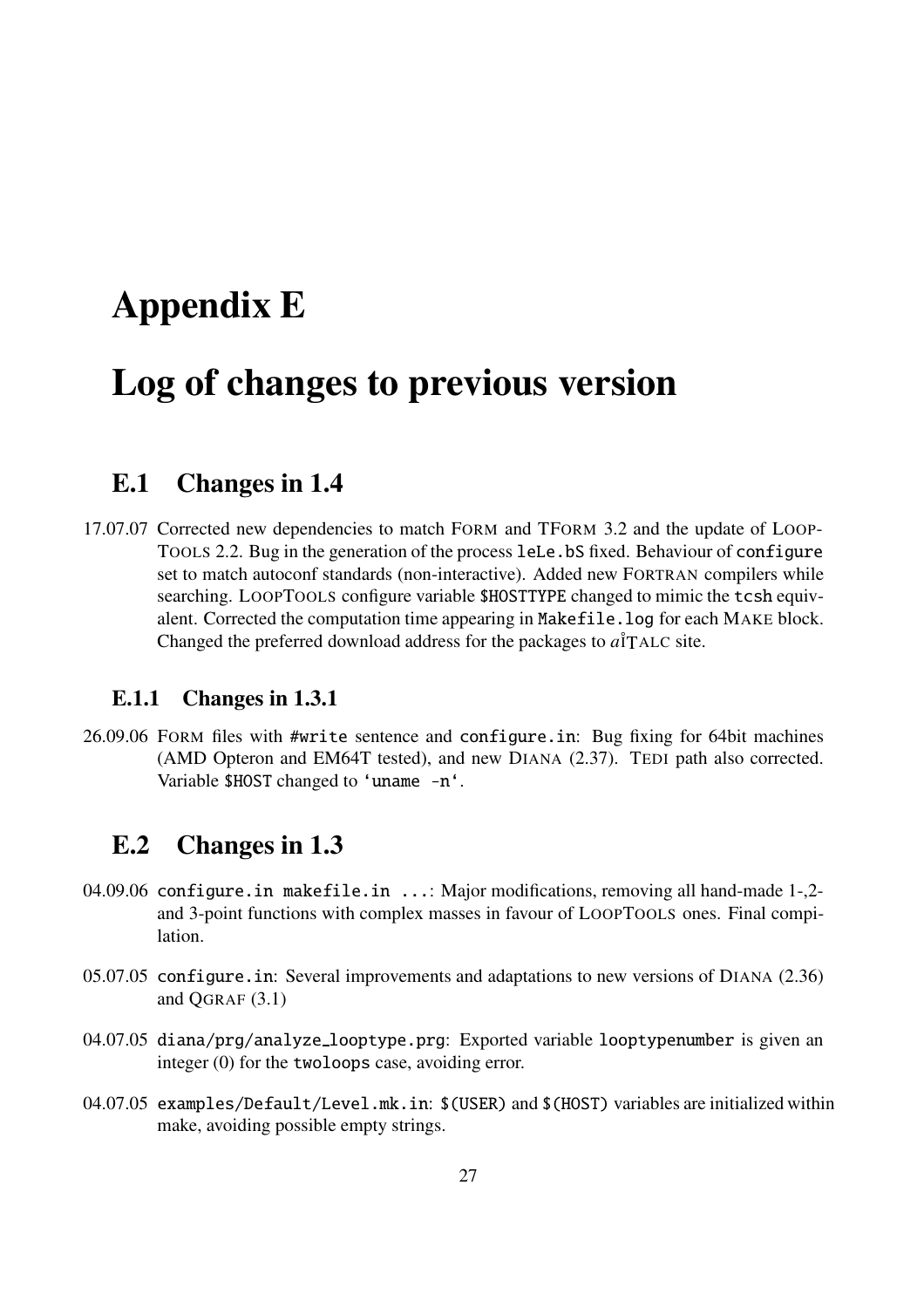#### **E.3 Changes in 1.2**

- 14.12.04 form/kitFORM3/joinkinematics.frm: Closing quote mark (") was absent in a comment line when creating the subroutine dcs. f for the case of identical particles in final state. Fixed
- 13.12.04 diana/prg/particleaspect.prg: Nicer postscript fonts with Times-Italic instead of Times-Roman<sup>1</sup>.
- 13.12.04 examples/Default/parameterlist.hf: Width for the Higgs boson adequated to theoretical expectation.
- 08.12.04 fortran/src/d0wdd0.f: d0wdd0 function improved for the case of two equal complex numbers giving quotient unity.

#### **E.4 Changes in 1.1**

- 07.12.04 fortran/src/cden.f Function improved to correctly cancel infrarred divergencies with the given D0w and C0w fixed-width implementation.
- 07.12.04 form/kitFORM3/aitalcnotation.prc: The translation of real mass variables (MMs) into complex ones (cMMs) did not replace more than once the same variable, leading to inconsistent calls for the D0w and C0w loop functions for complex masses. This is fixed and tested.
- 07.12.04 configure.in: The command 'which gmake' does not always return the GNU-MAKE location. This is fixed.
- 23.11.04 Makefile.in: Automatic installation of LoopTools fails when the FORTRAN compiler requires no optimization (-O0 option) to properly run the FF routine ffinit. Now -O0 is default.

<sup>&</sup>lt;sup>1</sup>See for instance the standard postscript fonts under

http://www.tac.dk/cgi-bin/info2www?(fontname.info)Standard%20PostScript%20fonts.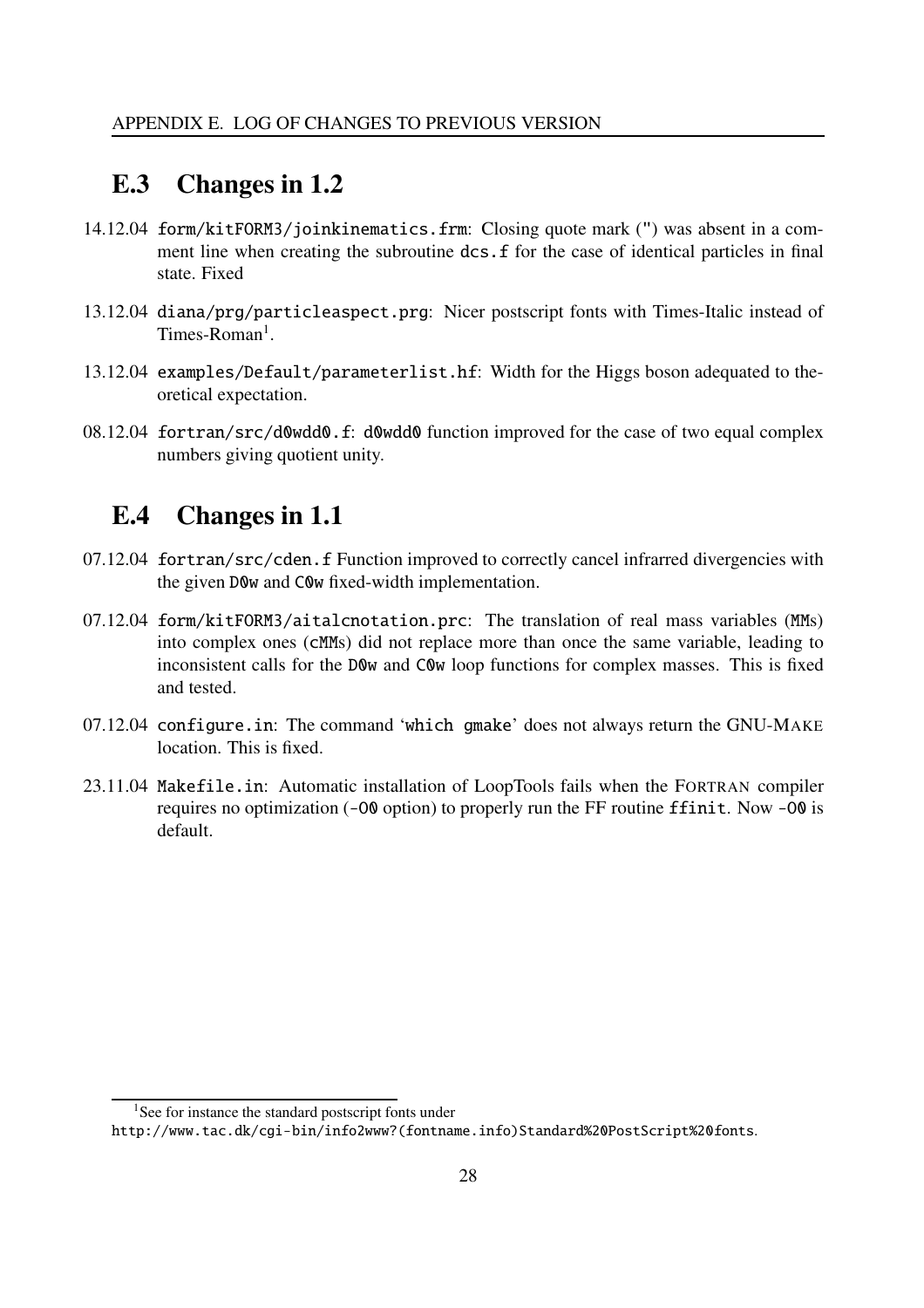# **Appendix F GNU Free Documentation License**

Version 1.2, November 2002 Copyright ©2000,2001,2002 Free Software Foundation, Inc. 59 Temple Place, Suite 330, Boston, MA 02111-1307 USA

Everyone is permitted to copy and distribute verbatim copies of this license document, but changing it is not allowed.

#### **Preamble**

The purpose of this License is to make a manual, textbook, or other functional and useful document "free" in the sense of freedom: to assure everyone the effective freedom to copy and redistribute it, with or without modifying it, either commercially or noncommercially. Secondarily, this License preserves for the author and publisher a way to get credit for their work, while not being considered responsible for modifications made by others.

This License is a kind of "copyleft", which means that derivative works of the document must themselves be free in the same sense. It complements the GNU General Public License, which is a copyleft license designed for free software.

We have designed this License in order to use it for manuals for free software, because free software needs free documentation: a free program should come with manuals providing the same freedoms that the software does. But this License is not limited to software manuals; it can be used for any textual work, regardless of subject matter or whether it is published as a printed book. We recommend this License principally for works whose purpose is instruction or reference.

## **F.1 APPLICABILITY AND DEFINITIONS**

This License applies to any manual or other work, in any medium, that contains a notice placed by the copyright holder saying it can be distributed under the terms of this License. Such a notice grants a world-wide, royaltyfree license, unlimited in duration, to use that work under the conditions stated herein. The **"Document"**, below, refers to any such manual or work. Any member of the public is a licensee, and is addressed as **"you"**. You accept the license if you copy, modify or distribute the work in a way requiring permission under copyright law.

A **"Modified Version"** of the Document means any work containing the Document or a portion of it, either copied verbatim, or with modifications and/or translated into another language.

A **"Secondary Section"** is a named appendix or a front-matter section of the Document that deals exclusively with the relationship of the publishers or authors of the Document to the Document's overall subject (or to related matters) and contains nothing that could fall directly within that overall subject. (Thus, if the Document is in part a textbook of mathematics, a Secondary Section may not explain any mathematics.) The relationship could be a matter of historical connection with the subject or with related matters, or of legal, commercial, philosophical, ethical or political position regarding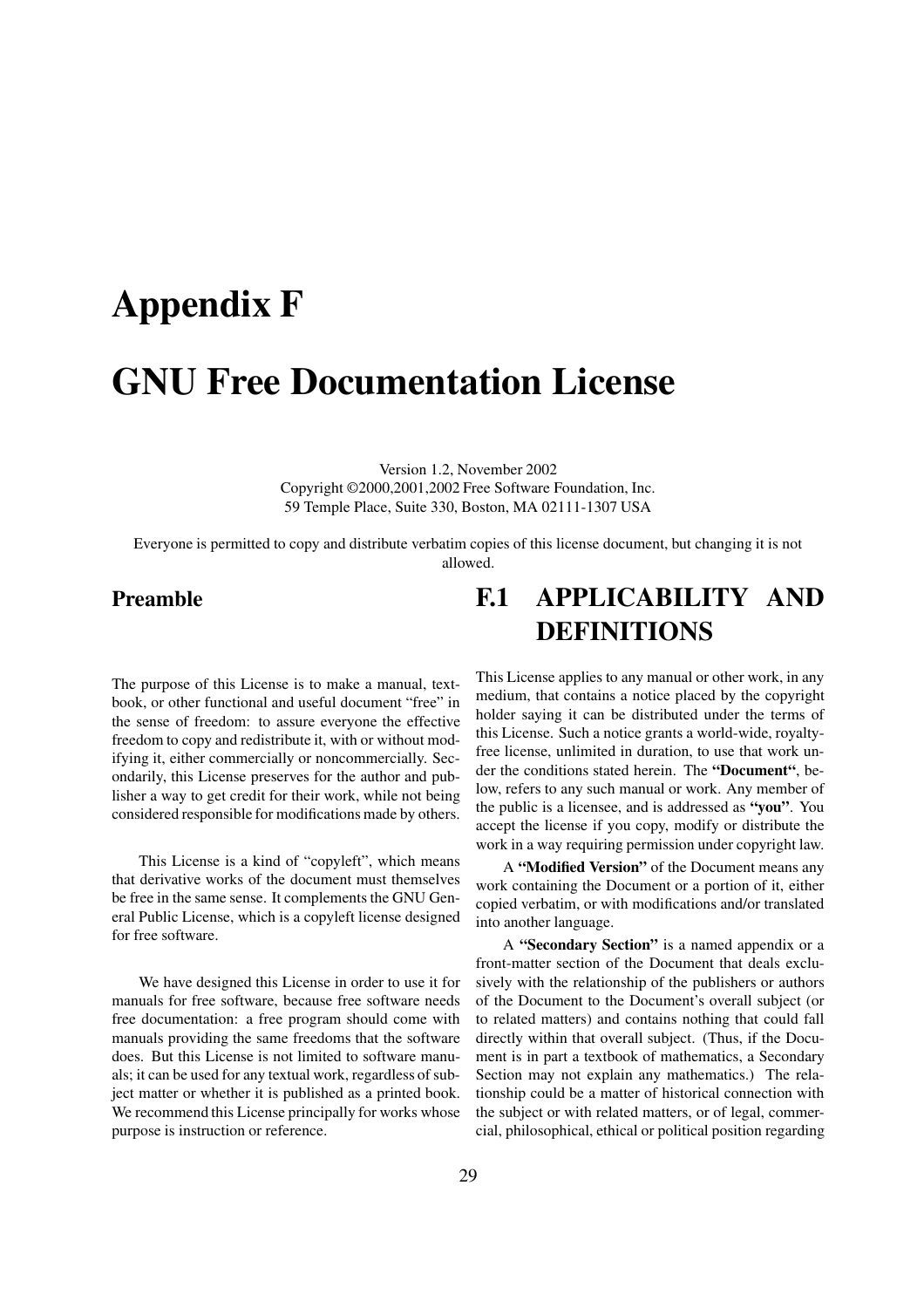them.

The **"Invariant Sections"** are certain Secondary Sections whose titles are designated, as being those of Invariant Sections, in the notice that says that the Document is released under this License. If a section does not fit the above definition of Secondary then it is not allowed to be designated as Invariant. The Document may contain zero Invariant Sections. If the Document does not identify any Invariant Sections then there are none.

The **"Cover Texts"** are certain short passages of text that are listed, as Front-Cover Texts or Back-Cover Texts, in the notice that says that the Document is released under this License. A Front-Cover Text may be at most 5 words, and a Back-Cover Text may be at most 25 words.

A **"Transparent"** copy of the Document means a machine-readable copy, represented in a format whose specification is available to the general public, that is suitable for revising the document straightforwardly with generic text editors or (for images composed of pixels) generic paint programs or (for drawings) some widely available drawing editor, and that is suitable for input to text formatters or for automatic translation to a variety of formats suitable for input to text formatters. A copy made in an otherwise Transparent file format whose markup, or absence of markup, has been arranged to thwart or discourage subsequent modification by readers is not Transparent. An image format is not Transparent if used for any substantial amount of text. A copy that is not "Transparent" is called **"Opaque"**.

Examples of suitable formats for Transparent copies include plain ASCII without markup, Texinfo input format, LaTeX input format, SGML or XML using a publicly available DTD, and standard-conforming simple HTML, PostScript or PDF designed for human modification. Examples of transparent image formats include PNG, XCF and JPG. Opaque formats include proprietary formats that can be read and edited only by proprietary word processors, SGML or XML for which the DTD and/or processing tools are not generally available, and the machine-generated HTML, PostScript or PDF produced by some word processors for output purposes only.

The **"Title Page"** means, for a printed book, the title page itself, plus such following pages as are needed to hold, legibly, the material this License requires to appear in the title page. For works in formats which do not have any title page as such, "Title Page" means the text near the most prominent appearance of the work's title, preceding the beginning of the body of the text.

A section **"Entitled XYZ"** means a named subunit of the Document whose title either is precisely XYZ or contains XYZ in parentheses following text that translates XYZ in another language. (Here XYZ stands for a specific section name mentioned below, such as **"Acknowledgements"**, **"Dedications"**, **"Endorsements"**, or **"History"**.) To **"Preserve the Title"** of such a section when you modify the Document means that it remains a section "Entitled XYZ" according to this definition.

The Document may include Warranty Disclaimers next to the notice which states that this License applies to the Document. These Warranty Disclaimers are considered to be included by reference in this License, but only as regards disclaiming warranties: any other implication that these Warranty Disclaimers may have is void and has no effect on the meaning of this License.

#### **F.2 VERBATIM COPYING**

You may copy and distribute the Document in any medium, either commercially or noncommercially, provided that this License, the copyright notices, and the license notice saying this License applies to the Document are reproduced in all copies, and that you add no other conditions whatsoever to those of this License. You may not use technical measures to obstruct or control the reading or further copying of the copies you make or distribute. However, you may accept compensation in exchange for copies. If you distribute a large enough number of copies you must also follow the conditions in section 3.

You may also lend copies, under the same conditions stated above, and you may publicly display copies.

## **F.3 COPYING IN QUAN-TITY**

If you publish printed copies (or copies in media that commonly have printed covers) of the Document, numbering more than 100, and the Document's license notice requires Cover Texts, you must enclose the copiesin covers that carry, clearly and legibly, all these Cover Texts: Front-Cover Texts on the front cover, and Back-Cover Texts on the back cover. Both covers must also clearly and legibly identify you as the publisher of these copies. The front cover must present the full title with all words of the title equally prominent and visible. You may add other material on the covers in addition. Copying with changes limited to the covers, as long as they preserve the title of the Document and satisfy these conditions, can be treated as verbatim copying in other respects.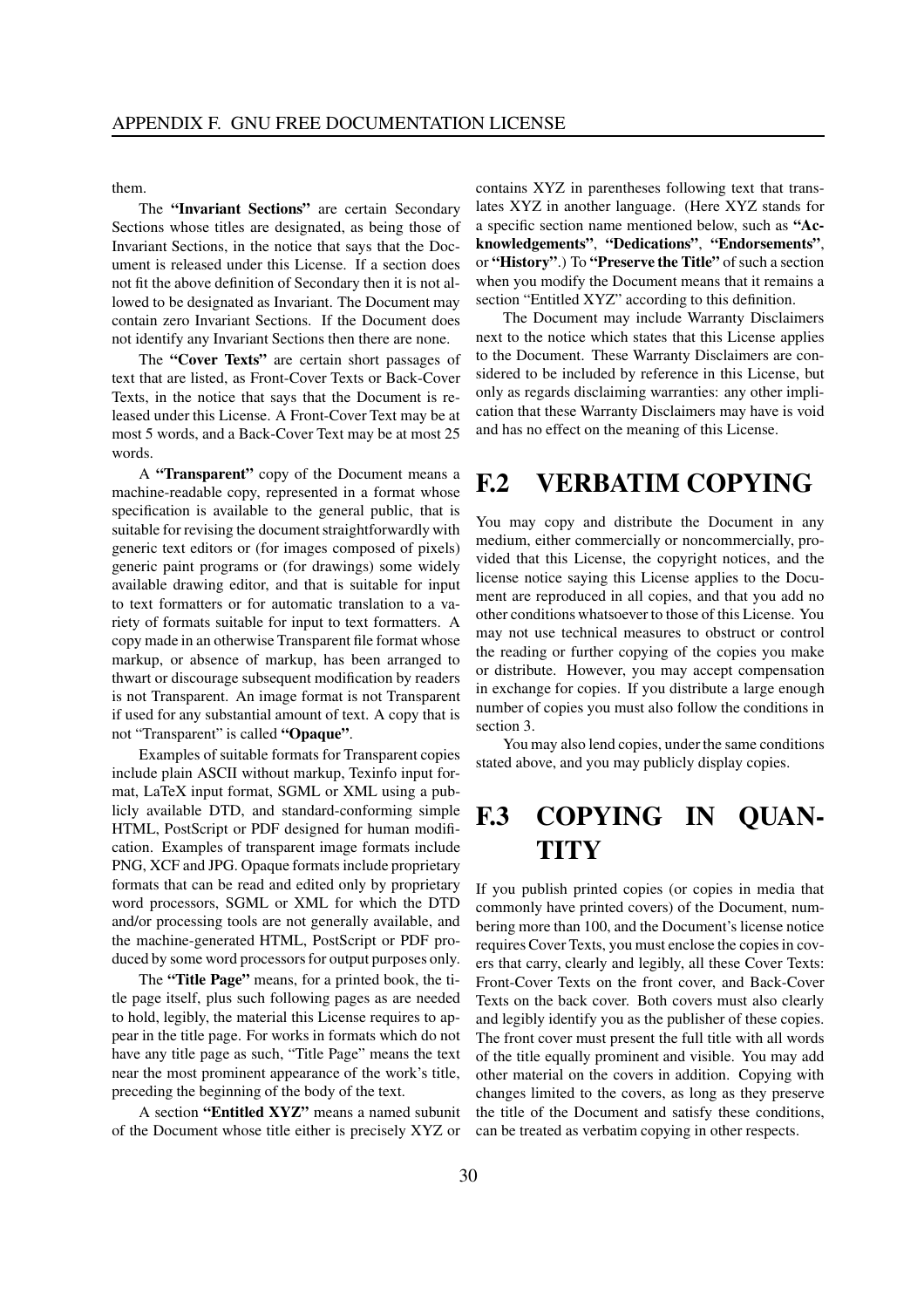If the required texts for either cover are too voluminous to fit legibly, you should put the first ones listed (as many as fit reasonably) on the actual cover, and continue the rest onto adjacent pages.

If you publish or distribute Opaque copies of the Document numbering more than 100, you must either include a machine-readable Transparent copy along with each Opaque copy, or state in or with each Opaque copy a computer-network location from which the general network-using public has access to download using public-standard network protocols a complete Transparent copy of the Document, free of added material. If you use the latter option, you must take reasonably prudent steps, when you begin distribution of Opaque copies in quantity, to ensure that this Transparent copy will remain thus accessible at the stated location until at least one year after the last time you distribute an Opaque copy (directly or through your agents or retailers) of that edition to the public.

It is requested, but not required, that you contact the authors of the Document well before redistributing any large number of copies, to give them a chance to provide you with an updated version of the Document.

#### **F.4 MODIFICATIONS**

You may copy and distribute a Modified Version of the Document under the conditions of sections 2 and 3 above, provided that you release the Modified Version under precisely this License, with the Modified Version filling the role of the Document, thus licensing distribution and modification of the Modified Version to whoever possesses a copy of it. In addition, you must do these things in the Modified Version:

- A. Use in the Title Page (and on the covers, if any) a title distinct from that of the Document, and from those of previous versions (which should, if there were any, be listed in the History section of the Document). You may use the same title as a previous version if the original publisher of that version gives permission.
- B. List on the Title Page, as authors, one or more persons or entities responsible for authorship of the modifications in the Modified Version, together with at least five of the principal authors of the Document (all of its principal authors, if it has fewer than five), unless they release you from this requirement.
- C. State on the Title page the name of the publisher of the Modified Version, as the publisher.
- D. Preserve all the copyright notices of the Document.
- E. Add an appropriate copyright notice for your modifications adjacent to the other copyright notices.
- F. Include, immediately after the copyright notices, a license notice giving the public permission to use the Modified Version under the terms of this License, in the form shown in the Addendum below.
- G. Preserve in that license notice the full lists of Invariant Sections and required Cover Texts given in the Document's license notice.
- H. Include an unaltered copy of this License.
- I. Preserve the section Entitled "History", Preserve its Title, and add to it an item stating at least the title, year, new authors, and publisher of the Modified Version as given on the Title Page. If there is no section Entitled "History" in the Document, create one stating the title, year, authors, and publisher of the Document as given on its Title Page, then add an item describing the Modified Version as stated in the previous sentence.
- J. Preserve the network location, if any, given in the Document for public access to a Transparent copy of the Document, and likewise the network locations given in the Document for previous versions it was based on. These may be placed in the "History" section. You may omit a network location for a work that was published at least four years before the Document itself, or if the original publisher of the version it refers to gives permission.
- K. For any section Entitled "Acknowledgements" or "Dedications", Preserve the Title of the section, and preserve in the section all the substance and tone of each of the contributor acknowledgements and/or dedications given therein.
- L. Preserve all the Invariant Sections of the Document, unaltered in their text and in their titles. Section numbers or the equivalent are not considered part of the section titles.
- M. Delete any section Entitled "Endorsements". Such a section may not be included in the Modified Version.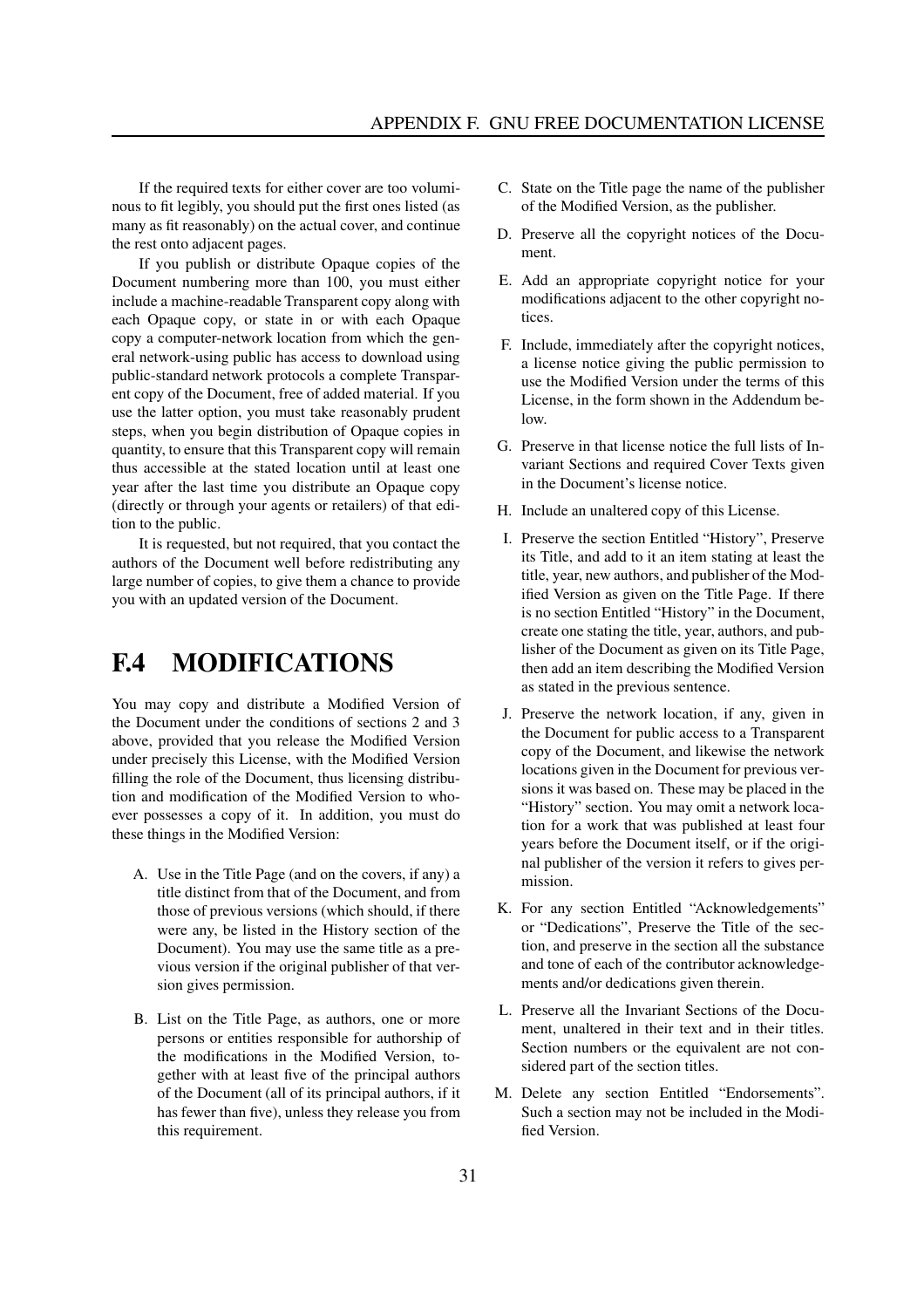- N. Do not retitle any existing section to be Entitled "Endorsements" or to conflict in title with any Invariant Section.
- O. Preserve any Warranty Disclaimers.

If the Modified Version includes new front-matter sections or appendices that qualify as Secondary Sections and contain no material copied from the Document, you may at your option designate some or all of these sections as invariant. To do this, add their titles to the list of Invariant Sections in the Modified Version's license notice. These titles must be distinct from any other section titles.

You may add a section Entitled "Endorsements", provided it contains nothing but endorsements of your Modified Version by various parties–for example, statements of peer review or that the text has been approved by an organization as the authoritative definition of a standard.

You may add a passage of up to five words as a Front-Cover Text, and a passage of up to 25 words as a Back-Cover Text, to the end of the list of Cover Texts in the Modified Version. Only one passage of Front-Cover Text and one of Back-Cover Text may be added by (or through arrangements made by) any one entity. If the Document already includes a cover text for the same cover, previously added by you or by arrangement made by the same entity you are acting on behalf of, you may not add another; but you may replace the old one, on explicit permission from the previous publisher that added the old one.

The author(s) and publisher(s) of the Document do not by this License give permission to use their names for publicity for or to assert or imply endorsement of any Modified Version.

### **F.5 COMBINING DOCU-MENTS**

You may combine the Document with other documents released under this License, under the terms defined in section 4 above for modified versions, provided that you include in the combination all of the Invariant Sections of all of the original documents, unmodified, and list them all as Invariant Sections of your combined work in its license notice, and that you preserve all their Warranty Disclaimers.

The combined work need only contain one copy of this License, and multiple identical Invariant Sections may be replaced with a single copy. If there are multiple Invariant Sections with the same name but different contents, make the title of each such section unique by adding at the end of it, in parentheses, the name of the original author or publisher of that section if known, or else a unique number. Make the same adjustment to the section titles in the list of Invariant Sections in the license notice of the combined work.

In the combination, you must combine any sections Entitled "History" in the various original documents, forming one section Entitled "History"; likewise combine any sections Entitled "Acknowledgements", and any sections Entitled "Dedications". You must delete all sections Entitled "Endorsements".

## **F.6 COLLECTIONS OF DOCUMENTS**

You may make a collection consisting of the Document and other documents released under this License, and replace the individual copies of this License in the various documents with a single copy that is included in the collection, provided that you follow the rules of this License for verbatim copying of each of the documents in all other respects.

You may extract a single document from such a collection, and distribute it individually under this License, provided you insert a copy of this License into the extracted document, and follow this License in all other respects regarding verbatim copying of that document.

## **F.7 AGGREGATION WITH INDEPENDENT WORKS**

A compilation of the Document or its derivatives with other separate and independent documents or works, in or on a volume of a storage or distribution medium, is called an "aggregate" if the copyright resulting from the compilation is not used to limit the legal rights of the compilation's users beyond what the individual works permit. When the Document is included in an aggregate, this License does not apply to the other works in the aggregate which are not themselves derivative works of the Document.

If the Cover Text requirement of section 3 is applicable to these copies of the Document, then if the Document is less than one half of the entire aggregate, the Document's Cover Texts may be placed on covers that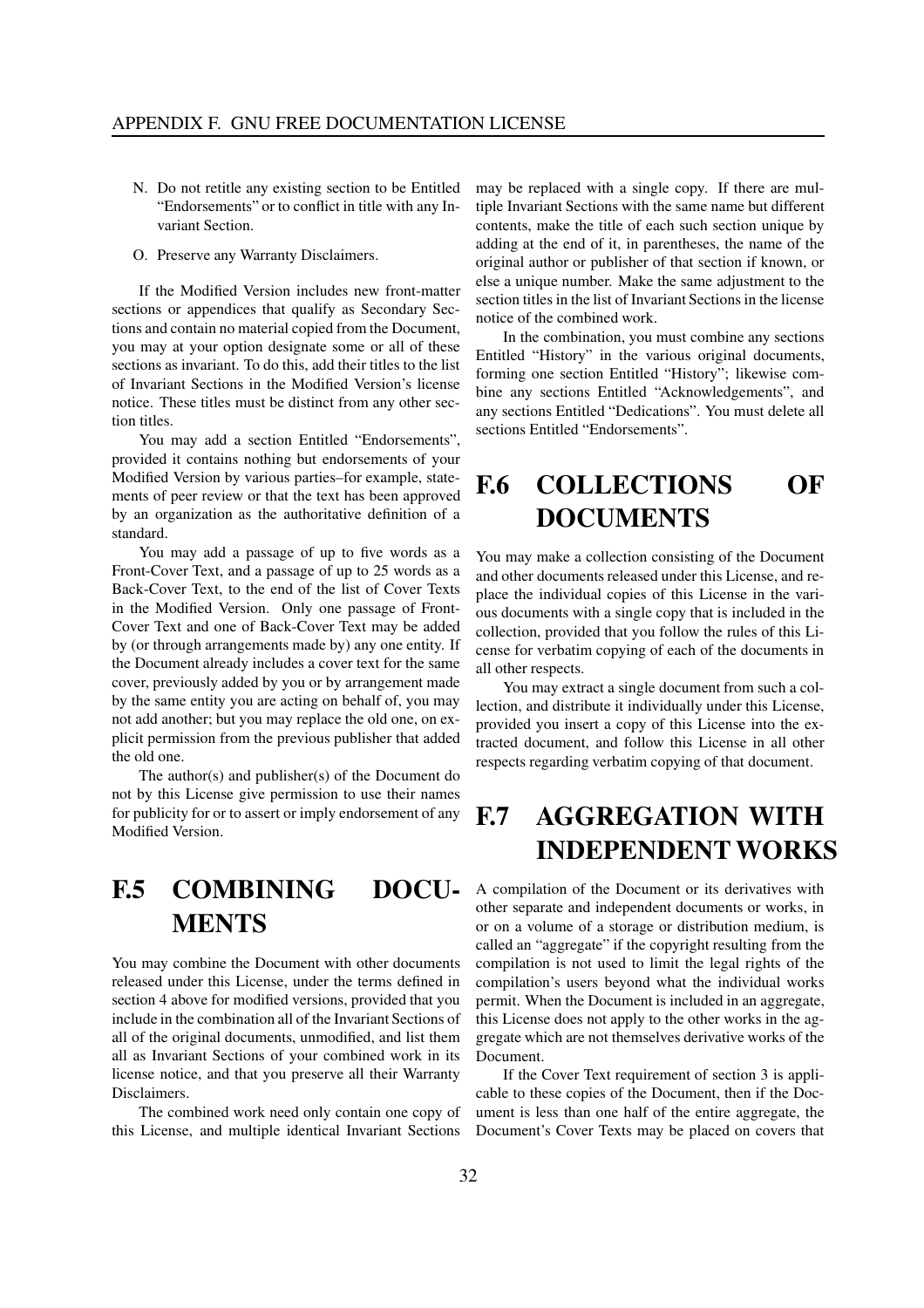bracket the Document within the aggregate, or the electronic equivalent of covers if the Document is in electronic form. Otherwise they must appear on printed covers that bracket the whole aggregate.

#### **F.8 TRANSLATION**

Translation is considered a kind of modification, so you may distribute translations of the Document under the terms of section 4. Replacing Invariant Sections with translations requires special permission from their copyright holders, but you may include translations of some or all Invariant Sections in addition to the original versions of these Invariant Sections. You may include a translation of this License, and all the license notices in the Document, and any Warranty Disclaimers, provided that you also include the original English version of this License and the original versions of those notices and disclaimers. In case of a disagreement between the translation and the original version of this License or a notice or disclaimer, the original version will prevail.

If a section in the Document is Entitled "Acknowledgements", "Dedications", or "History", the requirement (section 4) to Preserve its Title (section 1) will typically require changing the actual title.

#### **F.9 TERMINATION**

You may not copy, modify, sublicense, or distribute the Document except as expressly provided for under this License. Any other attempt to copy, modify, sublicense or distribute the Document is void, and will automatically terminate your rights under this License. However, parties who have received copies, or rights, from you under this License will not have their licenses terminated so long as such parties remain in full compliance.

## **F.10 FUTURE REVISIONS OF THIS LICENSE**

The Free Software Foundation may publish new, revised versions of the GNU Free Documentation License from time to time. Such new versions will be similar in spirit to the present version, but may differ in detail to address new problems or concerns.

See http://www.gnu.org/copyleft/.

Each version of the License is given a distinguishing version number. If the Document specifies that a particular numbered version of this License "or any later version" applies to it, you have the option of following the terms and conditions either of that specified version or of any later version that has been published (not as a draft) by the Free Software Foundation. If the Document does not specify a version number of this License, you may choose any version ever published (not as a draft) by the Free Software Foundation.

## **ADDENDUM: How to use this License for your documents**

To use this License in a document you have written, include a copy of the License in the document and put the following copyright and license notices just after the title page:

#### Copyright ©*YEAR YOUR NAME*.

Permission is granted to copy, distribute and/or modify this document under the terms of the GNU Free Documentation License, Version 1.2 or any later version published by the Free Software Foundation; with no Invariant Sections, no Front-Cover Texts, and no Back-Cover Texts. A copy of the license is included in the section entitled "GNU Free Documentation License".

If you have Invariant Sections, Front-Cover Texts and Back-Cover Texts, replace the "with ... Texts." line with this:

> with the Invariant Sections being *LIST THEIR TITLES*, with the Front-Cover Texts being *LIST*, and with the Back-Cover Texts being *LIST*.

If you have Invariant Sections without Cover Texts, or some other combination of the three, merge those two alternatives to suit the situation.

If your document contains nontrivial examples of program code, we recommend releasing these examples in parallel under your choice of free software license, such as the GNU General Public License, to permit their use in free software.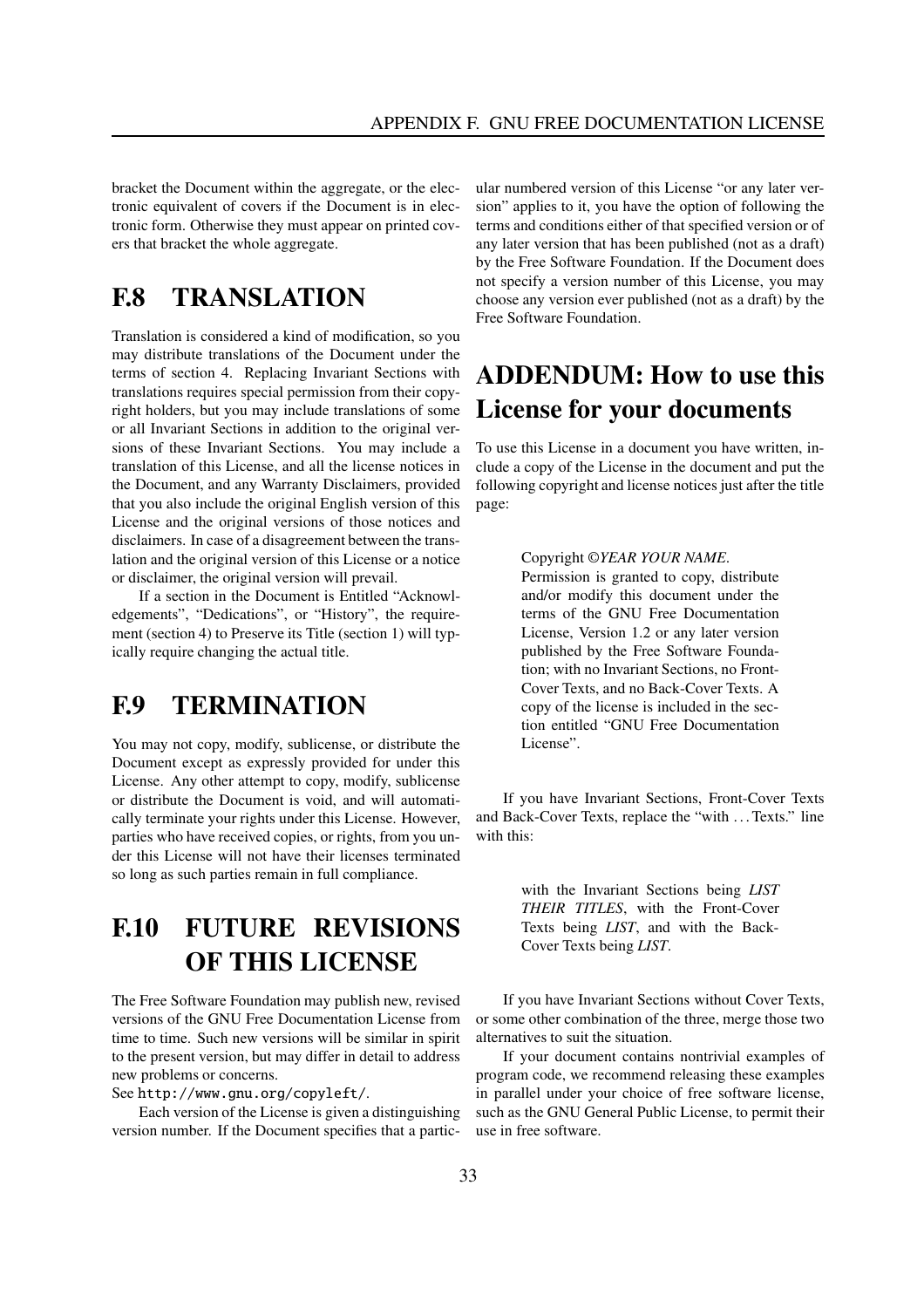## **Bibliography**

- [DD03] A. Denner and S. Dittmaier, Reduction of one-loop tensor 5-point integrals, Nucl. Phys. **B658**, 175–202 (2003), hep-ph/0212259.
- [Den93] A. Denner, Techniques for calculation of electroweak radiative corrections at the one loop level and results for <sup>W</sup> physics at LEP-200, Fortschr. Phys. **41**, 307–420 (1993).
- [FLR04] J. Fleischer, A. Lorca and T. Riemann, Automatized calculation of 2-fermion production with DIANA and *a*<sup> $\dagger$ </sup>TALC. To appear in the proceedings of International Conference on Linear Colliders (LCWS 04), Paris, France, 19-24 Apr (2004), hepph/0409034.
- [FLRW03] J. Fleischer, A. Leike, T. Riemann and A. Werthenbach, Electroweak one-loop corrections for  $e^+e^-$  annihilation into  $t\bar{t}$  including hard bremsstrahlung, Eur. Phys. J. **C31**, 37–56 (2003), hep-ph/0302259, Code reachable via http://www.ifh.de/ ˜riemann/doc/topfit/topfit.html.
- [FT00] J. Fleischer and M. Tentyukov, <sup>A</sup> Feynman diagram analyser DIANA: Graphic facilities, Contribution to the proceedings of 7th International Workshop on Advanced Computing and Analysis Techniques in Physics Research (ACAT 2000), 193-195, Batavia, Illinois, 16-20 Oct (2000), hep-ph/0012189.
- [FTT03] J. Fleischer, M. Tentyukov and O. V. Tarasov, DIANA and selected applications., Nucl. Phys. B (Proc. Suppl.) **116**, 348–352 (2003), hep-ph/0211209.
- [GLR04] J. Gluza, A. Lorca and T. Riemann, Automated use of DIANA for two-fermion production at colliders, To appear in the proceedings of 9th International Workshop on Advanced Computing and Analysis Techniques in Physics Research (ACAT 03), Tsukuba, Japan, 1-5 Dec 2003. (2004), hep-ph/0409011.
- [HPV99] T. Hahn and M. Perez-Victoria, Automatized one-loop calculations in four and D dimensions, Comput. Phys. Commun. **118**, 153–165 (1999), hep-ph/9807565, Loop-Tools available at http://www.feynarts.de/looptools.
- [Lor05] A. Lorca, Calculation and automatization of higher order corrections to 2 to 2 fermion processes, PhD thesis, Universität Bielefeld, Bielefeld, Germany, 2005, In preparation.